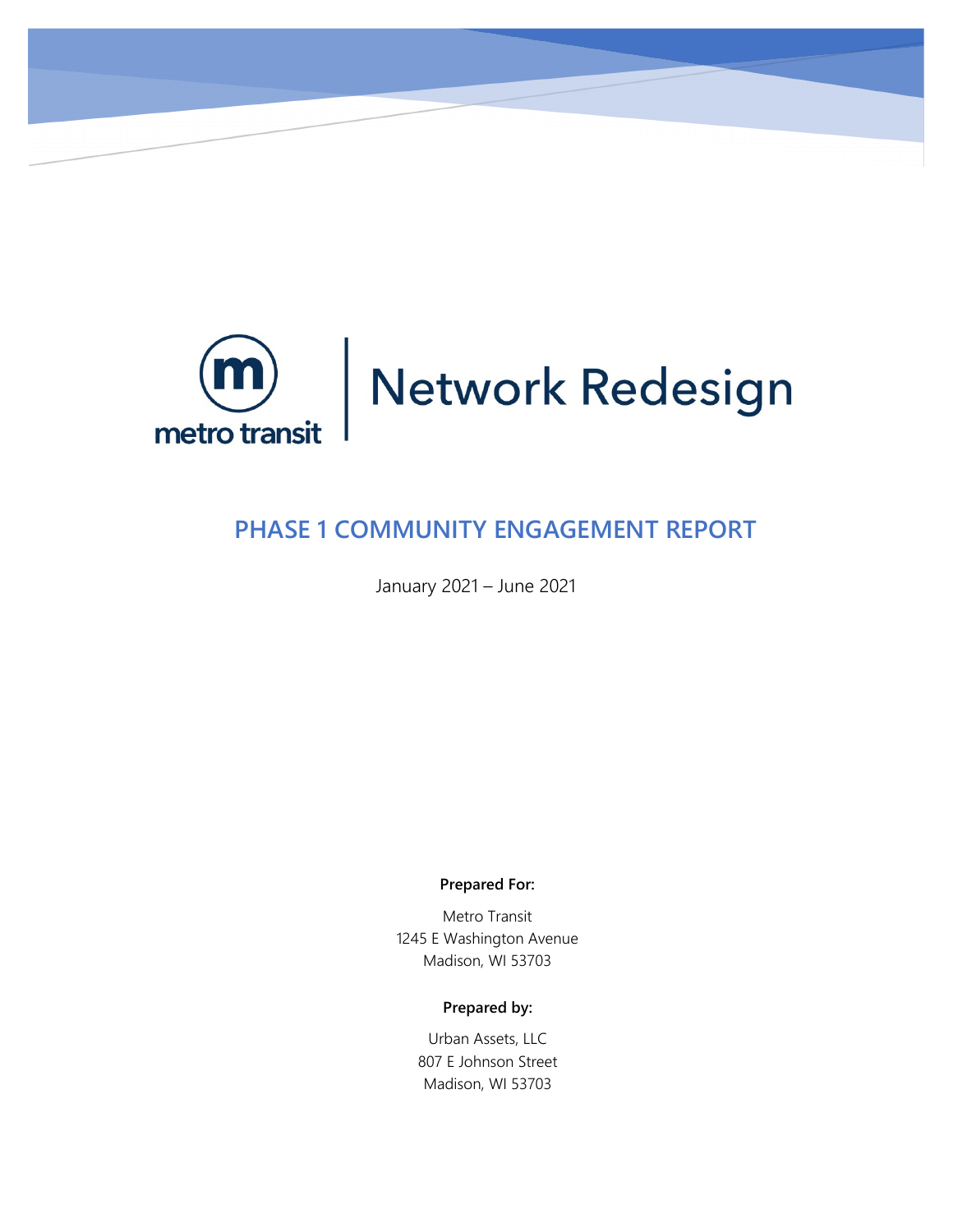# **TABLE OF CONTENTS**

**Appendix A: Survey Results Appendix B: Tabling & Intercept Interviews**

**Appendix C: Public Meeting Notes**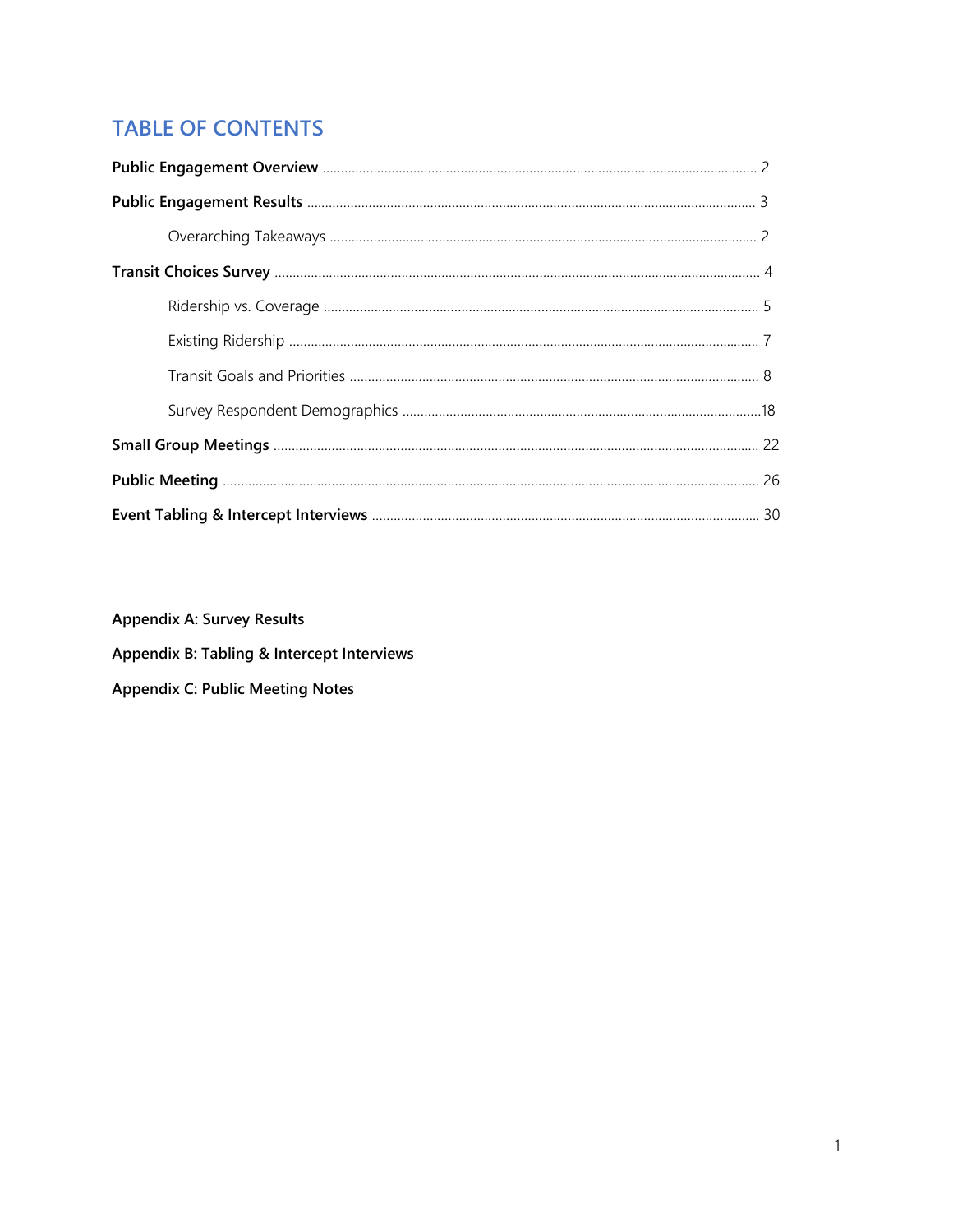# <span id="page-2-0"></span>**PUBLIC ENGAGEMENT OVERVIEW**

In November 2020, Metro Transit hired Jarrett Walker + Associates to analyze and ultimately redesign the existing route system to better meet the needs of Madison area residents and businesses. Urban Assets was brought on to lead community engagement efforts for the project.

A public transit system must reflect the priorities of the people and community it serves. To help ensure the community's priorities and concerns were better understood by the project team, the first phase of a robust community engagement process was conducted from January through June 2021. Phase 1 engaged the community around big picture trade-offs regarding transit and sought public input pertaining to values and priorities.

The purpose of this document is to summarize the input received from multiple sources, and what this input teaches us about Madisonians' desires, concerns, and overarching goals for the new transit network.

# **Sources of Phase 1 Input**

In this phase of outreach, Metro Transit's engagement team utilized multiple sources of public input to inform transit network design development:

- **A public survey distributed through a variety of online and in-person efforts from March 2 to June 25, 2021.** The public survey was offered in English and Spanish; it received a total of 2,872 responses.
- **Small group meetings conducted both virtually and in-person May-June 2021.** A total of six (6) small group meetings were held with a diversity of community stakeholder organizations.
- **Tabling at community events and Intercept interviews conducted April through June 2021.** A total of four (4) events were attended, in addition to three (3) intercept interviewing sessions at various locations throughout the city.
- **A transit choices public information meeting held virtually on March 3, 2021.** A total of 173 community members were in attendance.

# **Phase 1 Outreach Tools**

Public engagement opportunities and project information are widely promoted through the following channels:

- Project website (www.mymetrobus.com/redesign)
- Informational flyers (digital and print)
- Promotional materials at Metro Transit bus stations, local organizations, and businesses
- Social media (City of Madison, Metro Transit, Urban Assets)
- Press releases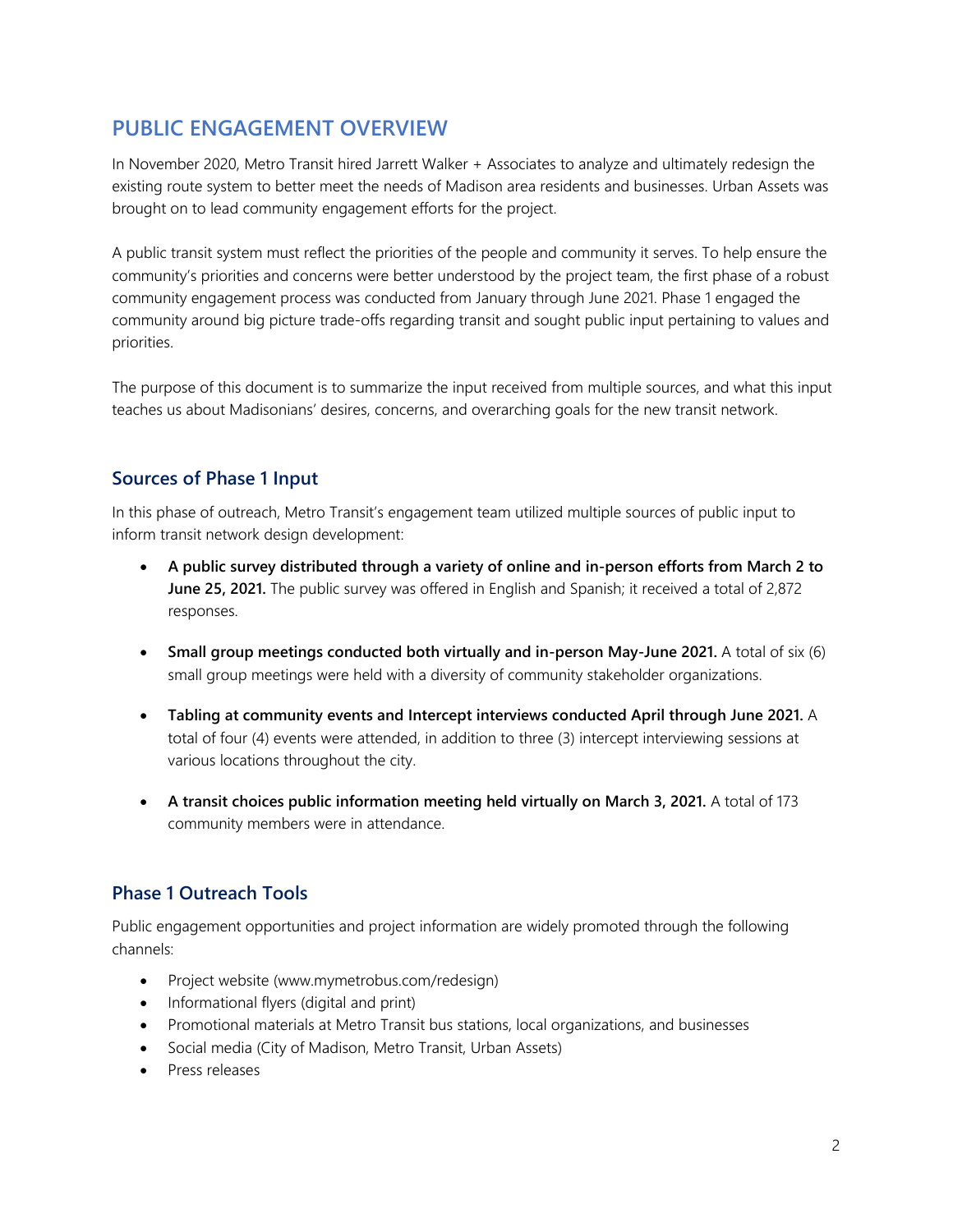# <span id="page-3-0"></span>**PUBLIC ENGAGEMENT RESULTS**

The Metro Transit Network Redesign planning process experienced a high level of public interest and engagement throughout the first phase of the project. Several themes have emerged from input gathered to date, through the project website, survey, public meeting, small group meetings, and tabling and interviews.

### **Overarching Takeaways**

The themes, described below, are consistent across the engagement tools and participant groups. They demonstrate a broad base of support for the goals and direction of the project, and will inform the development of route network alternatives:

- 1. **Simplify service** wayfinding improvements, signage, maps/screens with real-time updates, and accessibility enhancements are essential to the usability of the transit system.
- 2. **A ridership network with some coverage**, especially serving lower-income riders in isolated neighborhoods.
- 3. **Higher frequency and reduced travel times** direct routes, changes to transfer point configuration and use, express buses with limited stops, off-board payment.
- 4. Expressed desire and need for **improved early morning, evening, and weekend service**.
- 5. **Accommodations for people with disabilities**, in addition to other pedestrian amenities (i.e., place bus stops at flatter segment of the block instead of on a hill).
- 6. **Increased transit availability for outlying areas or surrounding cities** far North and far South, Sun Prairie, Middleton, Fitchburg, and Monona.
- 7. **Consistency in routing** less detour routes, better timing for connections, less holiday schedules and alternating routes.
- 8. Focus on **needs and access for historically disadvantaged communities** People of Color, persons with disabilities, lower-income, and aging population.
- 9. **Direct routes to prominent destinations**, such as employment hubs, service centers, grocery, medical facilities, airport, bus terminals, and schools.
- 10. **Seamless route network connections to East-West Bus Rapid Transit (BRT) system**, especially north and south routes.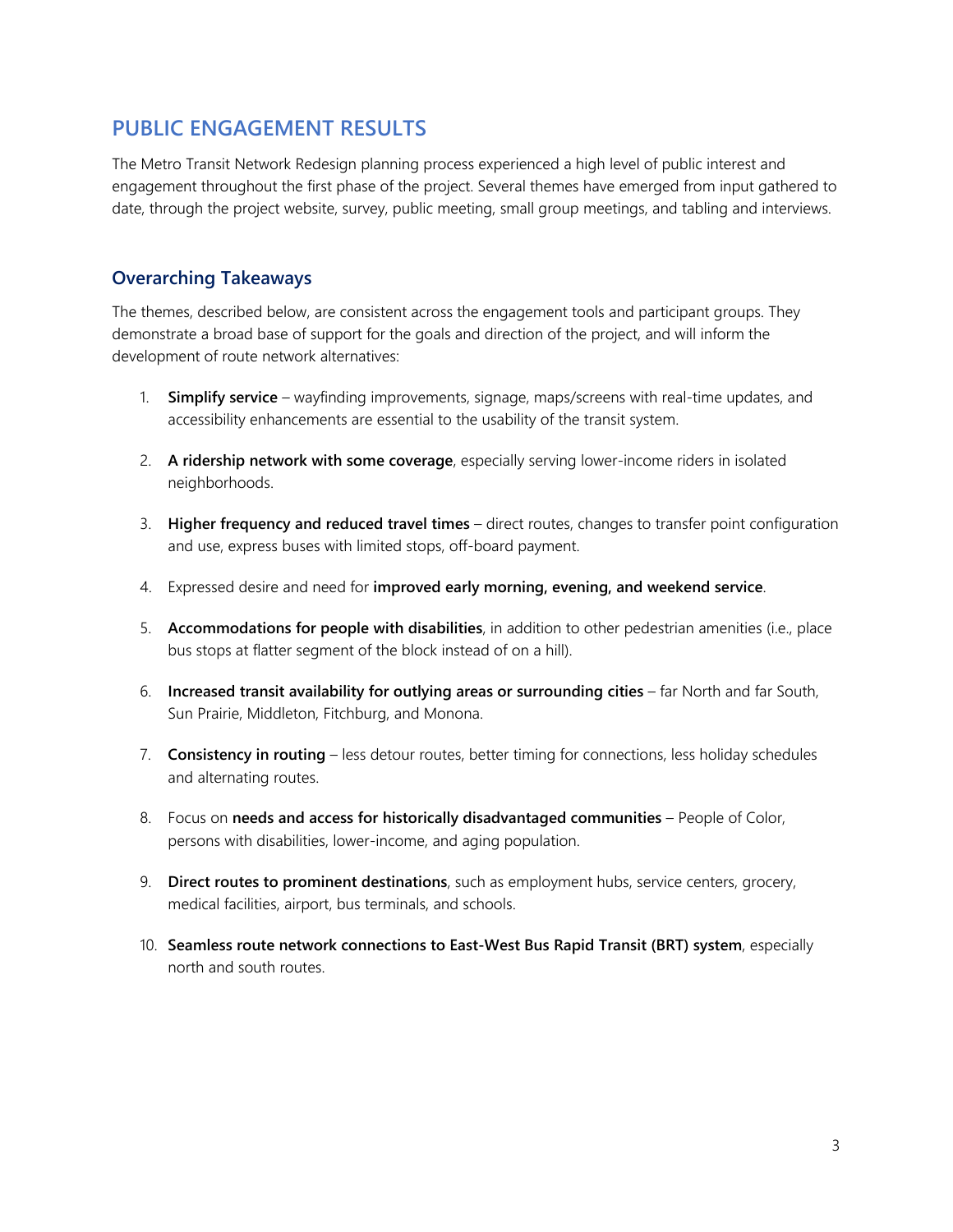<span id="page-4-0"></span>

**Phase 1 Community Engagement Report**

# **Transit Choices Survey Results**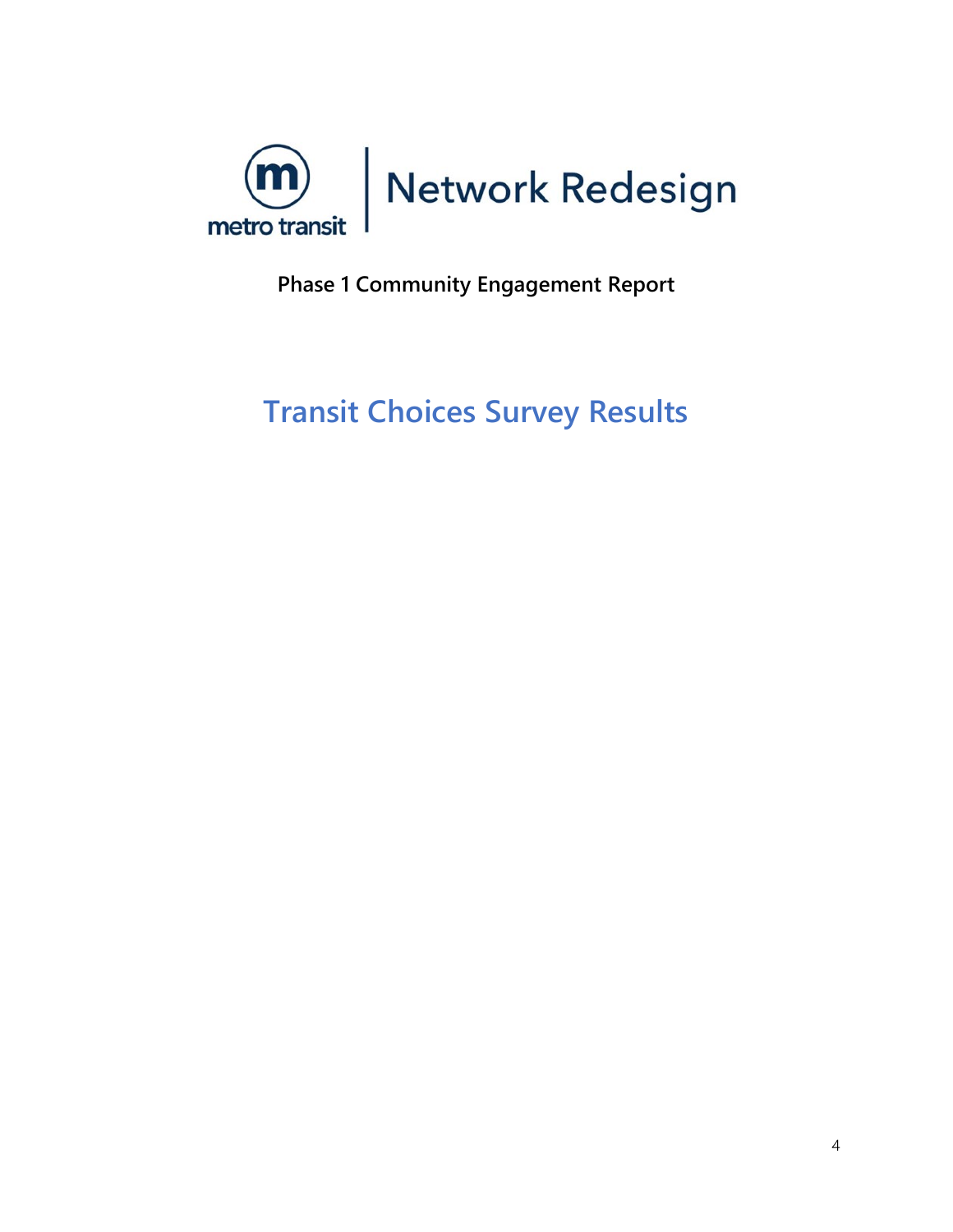# **TRANSIT CHOICES SURVEY RESULTS**

An online survey was administered regarding key trade-offs, values, and priorities for transit. For heightened inclusivity and accessibility, the public survey was offered in English and Spanish, and available online or in physical print format. The survey was promoted through the project website, social media, direct communication, and by bringing physical copies to community events for individuals, particularly from underrepresented backgrounds, to complete onsite.

**Survey duration:** March 2 – June 25, 2021 **Total respondents (English and Spanish):** 2,870 responses

# **Ridership vs. Coverage**

### **The Trade-Off**

Transit service that maximizes **ridership** usually entails more frequent service on major streets, in the densest areas, connecting many people and jobs, and more focus on prominent destinations (e.g., universities, hospitals, shopping malls, etc.). This means most people are near frequent service, but some people are not near any service.

Service that maximize **coverage** comes in the form of spreading service out to outlying areas and isolated Neighborhoods and providing service to new development and population growth areas at the edges of the city. Everyone has access to at least *some* service, but the bus does not come very often.

Metro Transit can pursue high ridership and extensive coverage within the same budget, but not with the same dollar. The more it does of one, the less it can do of the other. Metro Transit's existing network is about 50% ridership, and 50% coverage network. We asked survey respondents whether that percentage breakdown should shift, and if so, what they believe the ideal mixture should be.

### **What We Heard**

Data below helps illustrate survey participants' thoughts regarding the existing transit system and their level of desire to modify the current system.

| We should look for ways to change the                                                                    | Respondents |                                    |                |                       |                 |               |                                     |  |  |
|----------------------------------------------------------------------------------------------------------|-------------|------------------------------------|----------------|-----------------------|-----------------|---------------|-------------------------------------|--|--|
| system to make it more useful to most<br>people, even if some people prefer the<br>system the way it is. | All         | <b>Frequent Transit</b><br>Riders* | Lower-Income** | People of<br>Color*** | Seniors $(65+)$ | 18 - 34 Years | Persons with<br><b>Disabilities</b> |  |  |
| Strongly agree                                                                                           | 47%         | 45%                                | 48%            | 54%                   | 42%             | 52%           | 53%                                 |  |  |
| Agree                                                                                                    | 42%         | 43%                                | 41%            | 29%                   | 42%             | 40%           | 31%                                 |  |  |
| Neutral                                                                                                  | 8%          | 8%                                 | 8%             | 10%                   | 11%             | 6%            | 9%                                  |  |  |
| Disagree                                                                                                 | 2%          | 2%                                 | 2%             | 3%                    | 3%              | 1%            | 3%                                  |  |  |
| Strongly disagree                                                                                        | 1%          | 1%                                 | 1%             | 3%                    | 1%              | 0%            | 3%                                  |  |  |
| Sample size (n)                                                                                          | 2,825       | 1,644                              | 381            | 236                   | 286             | 898           | 220                                 |  |  |

Table 1. Desired level of change to existing system. The state of the state of the system of the system.

\*\* Less than \$35,000 per year

\*\*\* Black, Indigenous, and other People of Color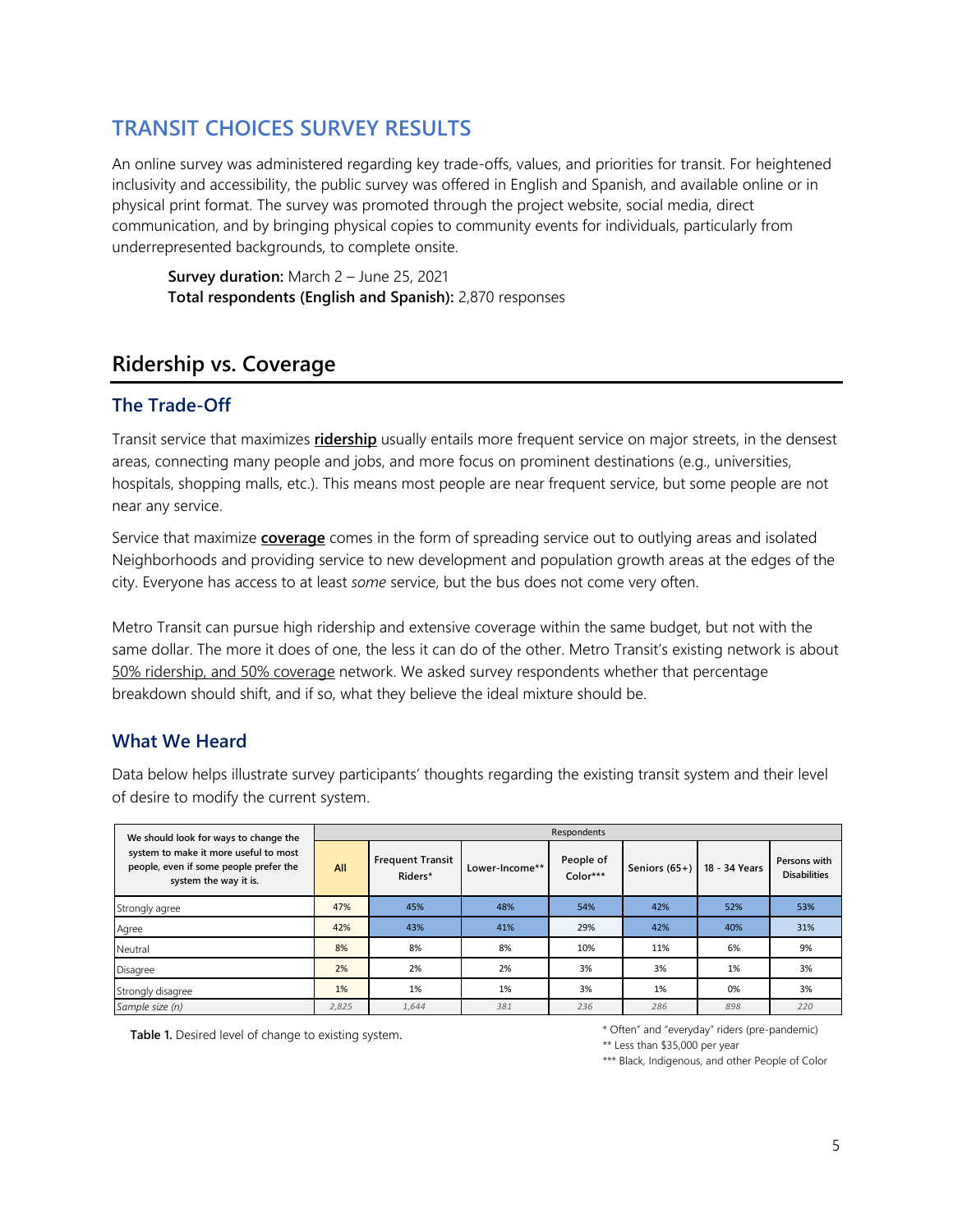The vast majority of survey respondents are interested in changing the current transit system to make it more useful to most people. **89% percent of all respondents agree that changes should be made to the system**. Similarly, at least 80% of respondents belonging to each historically underrepresented group identified also agree that changes should be made to the existing transit system, as shown in **Table 1**.

|                                                               | Respondents |                                    |                |                         |                 |               |                                     |  |
|---------------------------------------------------------------|-------------|------------------------------------|----------------|-------------------------|-----------------|---------------|-------------------------------------|--|
| Coverage VS. Ridership                                        | All         | Frequent Transit*<br><b>Riders</b> | Lower-Income** | People of<br>$Color***$ | Seniors $(65+)$ | 18 - 34 Years | Persons with<br><b>Disabilities</b> |  |
| Design all service for ridership                              | 8%          | 6%                                 | 9%             | 8%                      | 10%             | 6%            | 9%                                  |  |
| Design most service for ridership, but offer<br>some coverage | 57%         | 58%                                | 48%            | 49%                     | 57%             | 59%           | 44%                                 |  |
| Design half our service for each goal                         | 21%         | 21%                                | 23%            | 22%                     | 18%             | 22%           | 22%                                 |  |
| Design most service for coverage, but offer<br>some ridership | 11%         | 11%                                | 14%            | 14%                     | 10%             | 11%           | 15%                                 |  |
| Design all service for coverage                               | 3%          | 3%                                 | 5%             | 6%                      | 4%              | 2%            | 10%                                 |  |
| Sample size (n)                                               | 2.767       | 1,654                              | 382            | 234                     | 288             | 907           | 222                                 |  |

**Table 2.** Ridership vs. Coverage

\* Often" and "everyday" riders (pre-pandemic) \*\* Less than \$35,000 per year

\*\*\* Black, Indigenous, and other People of Color

Consistent with the community consensus to change the system,

57% of respondents would specifically like to see the system shift toward more of a ridership network with some coverage. This notion was also the highest ranked type of system desired among historically underrepresented or disadvantaged groups, as shown in **Table 2** above.

|                                                                      | Respondents |                                    |                |                       |                 |               |                                     |  |
|----------------------------------------------------------------------|-------------|------------------------------------|----------------|-----------------------|-----------------|---------------|-------------------------------------|--|
| What objectives should transit adhere to?                            | All         | Frequent Transit*<br><b>Riders</b> | Lower-Income** | People of<br>Color*** | Seniors $(65+)$ | 18 - 34 Years | Persons with<br><b>Disabilities</b> |  |
| Reduce pollution and greenhouse gas<br>emmissions                    | 17%         | 45%                                | 48%            | 38%                   | 40%             | 50%           | 35%                                 |  |
| Support denser and more walkable<br>development                      | 11%         | 35%                                | 36%            | 32%                   | 30%             | 43%           | 29%                                 |  |
| A better economy without more traffic<br>congestion                  | 5%          | 24%                                | 16%            | 22%                   | 27%             | 22%           | 20%                                 |  |
| Maximize access to jobs and opportunities                            | 17%         | 57%                                | 49%            | 58%                   | 56%             | 51%           | 55%                                 |  |
| Expanded mobility for low-income people<br>in isolated neighborhoods | 18%         | 63%                                | 67%            | 58%                   | 64%             | 63%           | 65%                                 |  |
| Basic access to everyone who needs it,<br>wherever they are          | 29%         | 61%                                | 64%            | 61%                   | 61%             | 60%           | 64%                                 |  |
| Services to new development at the edges<br>of the region            | 3%          | 12%                                | 14%            | 20%                   | 11%             | 11%           | 24%                                 |  |
| Sample size (n)                                                      | 2,764       | 1,606                              | 364            | 236                   | 268             | 898           | 205                                 |  |

**Table 3.** Objectives of the redesigned transit network. (n)= % of people that ranked the particular objective among the top-3.

\* Often" and "everyday" riders (pre-pandemic)

\*\* Less than \$35,000 per year

\*\*\* Black, Indigenous, and other People of Color

Contrary to the expressed desire to shift toward a mostly ridership network with some coverage, survey data from a different question, shown in **Table 3** above, suggests a strong consensus among all survey respondents for prioritizing (1) basic access to everyone who needs it, wherever they are, (2) fostering expanded mobility for low-income people in isolated neighborhoods, and (3) maximizing access to jobs.

This particular response data is interesting, as it suggests the desire for more of a coverage network among all respondents, including frequent transit riders, lower-income individuals, people of color, persons with disabilities, seniors, and young adults.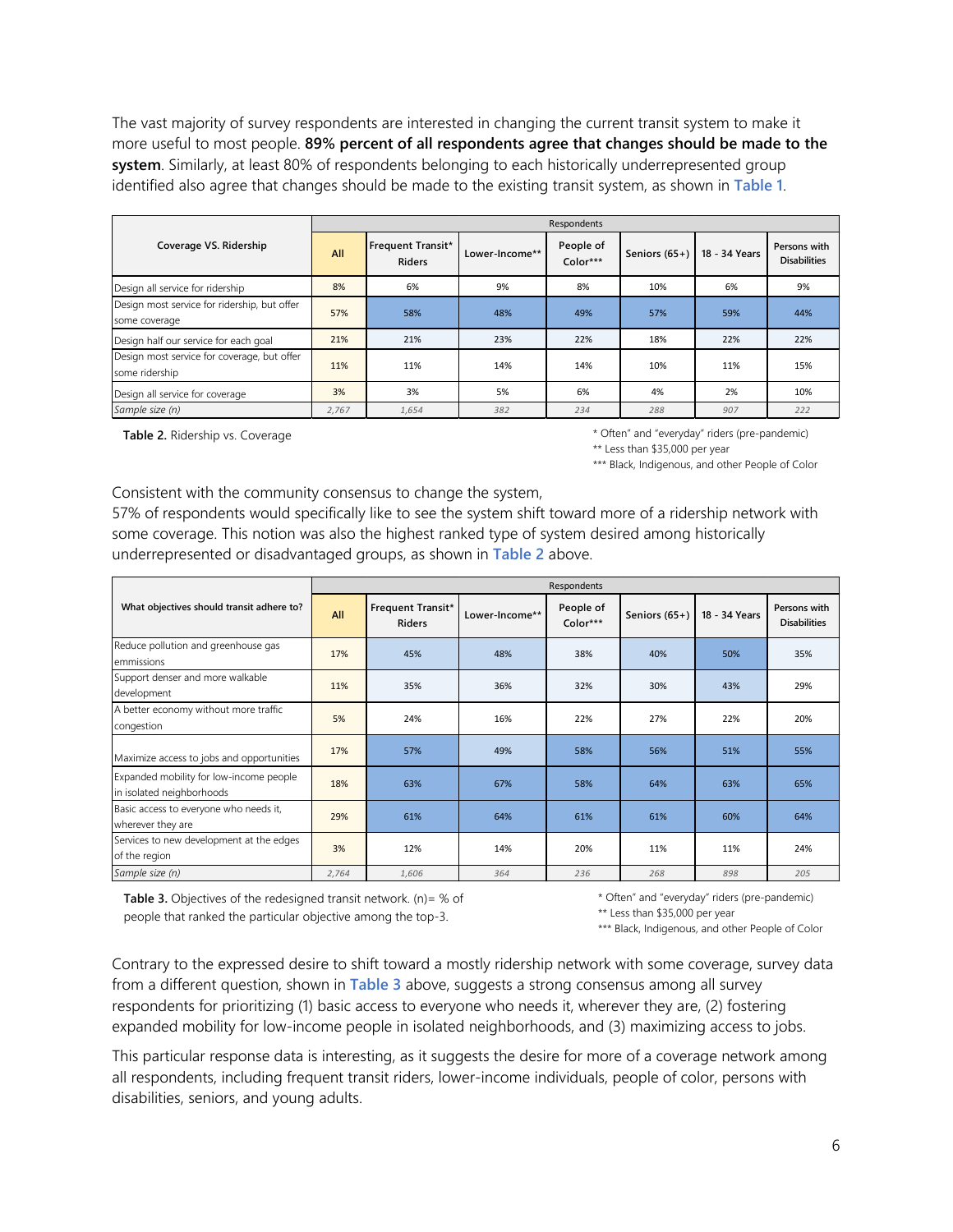# **Existing Ridership**

|                                        | Respondents |               |                   |                 |               |                                     |  |  |
|----------------------------------------|-------------|---------------|-------------------|-----------------|---------------|-------------------------------------|--|--|
| Pre-Pandemic Ridership Numbers         | All         | Lower-Income* | People of Color** | Seniors $(65+)$ | 18 - 34 Years | Persons with<br><b>Disabilities</b> |  |  |
| Never                                  | 8%          | 9%            | 12%               | 18%             | 11%           | 12%                                 |  |  |
| Rarely: Less than once per week        | 57%         | 12%           | 12%               | 27%             | 11%           | 13%                                 |  |  |
| Occasionally: 1 day per week           | 21%         | 11%           | 12%               | 15%             | 9%            | 12%                                 |  |  |
| Often: 2 to 4 days per week            | 11%         | 26%           | 19%               | 21%             | 22%           | 21%                                 |  |  |
| Almost every day: 5 to 7 days per week | 3%          | 40%           | 43%               | 18%             | 45%           | 42%                                 |  |  |
| Sample size (n)                        | 2,655       | 378           | 236               | 288             | 895           | 221                                 |  |  |

**Table 4.** Pre-pandemic ridership.

\* Less than \$35,000 per year

\*\* Black, Indigenous, and other People of Color

|                                        | Respondents |               |                   |                 |               |                                     |  |  |
|----------------------------------------|-------------|---------------|-------------------|-----------------|---------------|-------------------------------------|--|--|
| Early 2021 Ridership Numbers           | All         | Lower-Income* | People of Color** | Seniors $(65+)$ | 18 - 34 Years | Persons with<br><b>Disabilities</b> |  |  |
| Never                                  | 65%         | 41%           | 44%               | 69%             | 57%           | 54%                                 |  |  |
| Rarely: Less than once per week        | 13%         | 18%           | 19%               | 17%             | 14%           | 17%                                 |  |  |
| Occasionally: 1 day per week           | 6%          | 11%           | 8%                | 7%              | 8%            | 7%                                  |  |  |
| Often: 2 to 4 days per week            | 8%          | 17%           | 13%               | 3%              | 12%           | 9%                                  |  |  |
| Almost every day: 5 to 7 days per week | 7%          | 13%           | 15%               | 3%              | 9%            | 13%                                 |  |  |
| Sample size (n)                        | 2,670       | 383           | 236               | 289             | 907           | 223                                 |  |  |

**Table 5.** Early 2021 ridership.

\* Less than \$35,000 per year \*\* Black, Indigenous, and other People of Color

Survey respondents were asked about their level of ridership, or simply put, how often they use Metro Transit service pre-pandemic and during the pandemic in early 2021. Data generated from this question can be compared using **Table 4** and **Table 5**.

- Data indicates that **35% of respondents used transit at least one day per week pre-pandemic**, in comparison to **only 21% of respondents using transit at that same rate in early 2021**.
- Data also indicates that **92% of respondents used transit to some extent pre-pandemic**, while **only 35% of respondents used Metro Transit service at all in early 2021**.
- The **number of occasional riders (less than once per week) dropped from 21% to 6%**, prepandemic to early 2021. However, **there was a jump (3% to 7%) of everyday riders**.
- **40% of lower-income individuals used transit service every day**, in contrast with **only 13% of lower-income individuals using transit in early 2021**.
- **45% of young adults (18-34 years old) indicated using Metro Transit service almost every day**, in comparison to **only 9% of these individuals using transit in early 2021**. This precipitous reduction may be attributed to the induction of virtual schooling and work.
- **54% of seniors were at least occasional transit users pre-pandemic**, whereas only **13% of seniors used transit at least occasionally in early 2021.**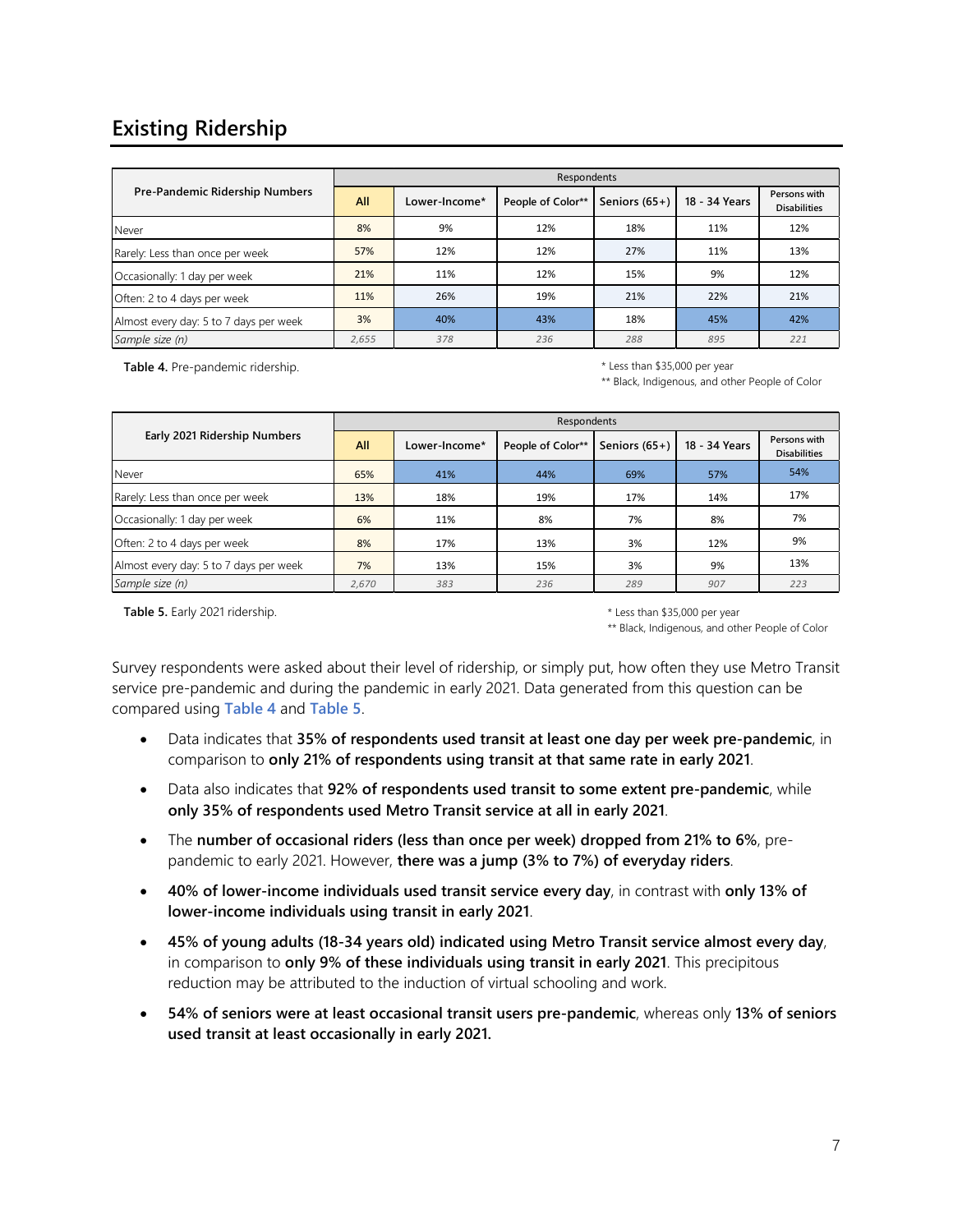# **Transit Goals and Priorities**

Survey participants were asked open-ended questions about (1) existing barriers or problems Metro Transit should address to make service more useful and (2) concerns, desires, and opportunities Metro Transit should keep in mind as it redesigns the network. These open-ended responses were categorized based on the prospective goals of the new transit system:

**The network redesign must balance a number of important goals:**

- Simplified service
- Higher frequencies
- Reduced travel times
- Improved access to jobs and services
- Better service for historically underserved and disadvantaged communities
- Compliment future Bus Rapid Transit

### **Input Topic Distribution**

**Chart 1** below illustrates the popularity of topics addressed by survey respondents in conjunction with the above important prospective goals for the redesign network. All comments derive directly from responses to open-ended Transit Choices Survey questions.



**Chart 1.** Input topic distribution.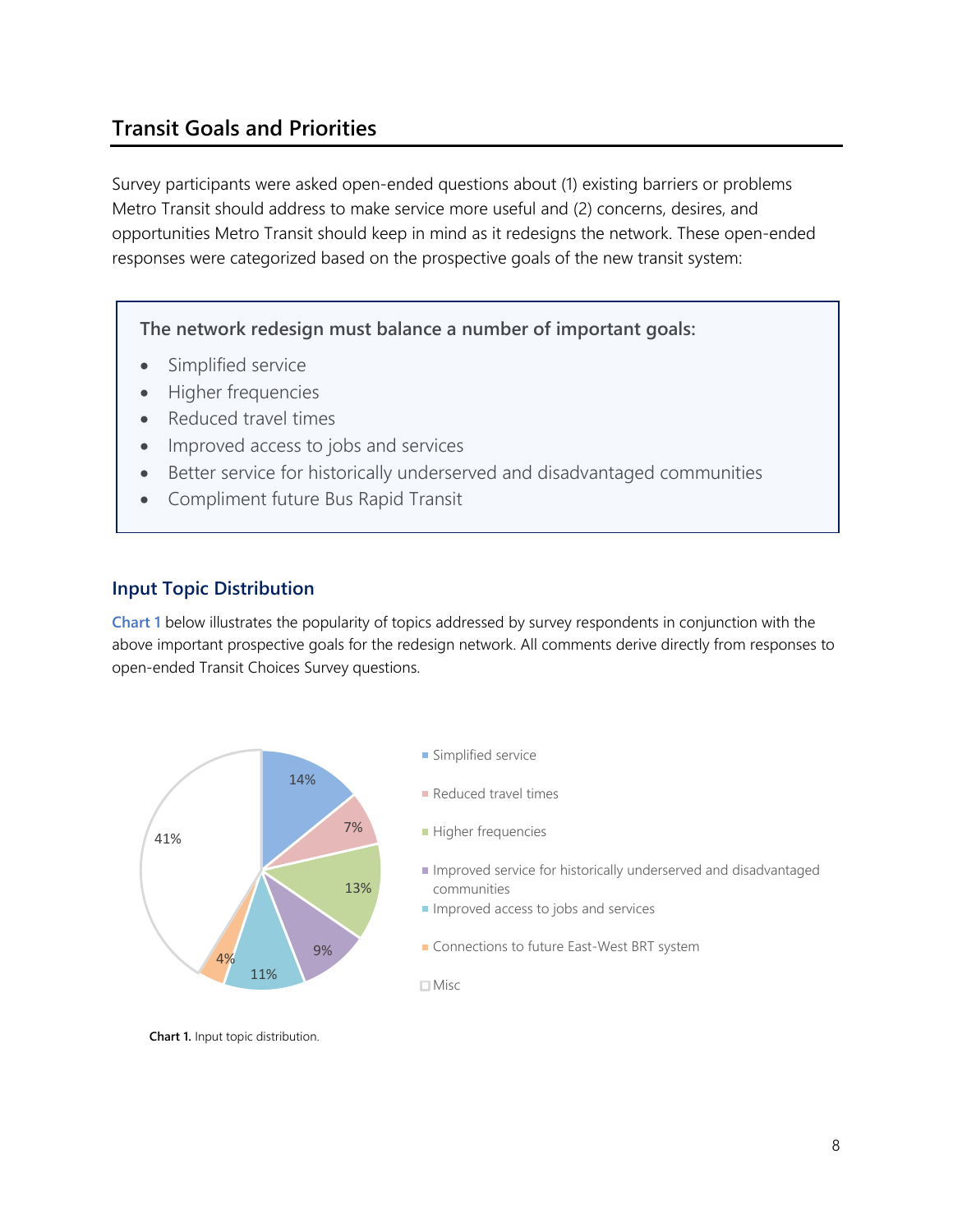# **Simplified Service**

Simplified service pertains to ease of use of the existing transit system. Shown below are the most common topics related to more simplified service in which respondents provided input on, including: connections, payment, wayfinding and navigation, and route-specific comment derived directly from survey responses.



#### **Connections**

- The transfer points do not work well for commuters allow you to run fewer buses, but often times are the final destination, requiring you to walk long distances to your actual destination
- Inconsistent timing of transfers and connections pose issues discouraging for riders
- Direct routes are key to usability of the system reduce the need to transfer
- Buses that change numbers at transfer points make the system needlessly complex.
- better signage, an app showing the routes and explaining transfers, etc.

#### **Payment**

- Simplified payment app, off-board payments, electronic, all forms of payment a must
- Shift away from magnetic strip cards, as they can easily be damaged

#### **Wayfinding**

- Ensure consistent signage for schedules/maps so that those with less internet access can still use the transit system effectively
- A visual map/screen showing real time buses, a smart function to allow riders to enter an address and a displayed route/tones/connections with walk-time would encourage ridership and aid accessibility
- Complexity of current system makes it difficult to plan a trip
- Buses that change numbers at transfer points make the system needlessly complex.

#### **Route-specific input**

- 10 is confusing
- 29, 2 weekend vs weekday confusing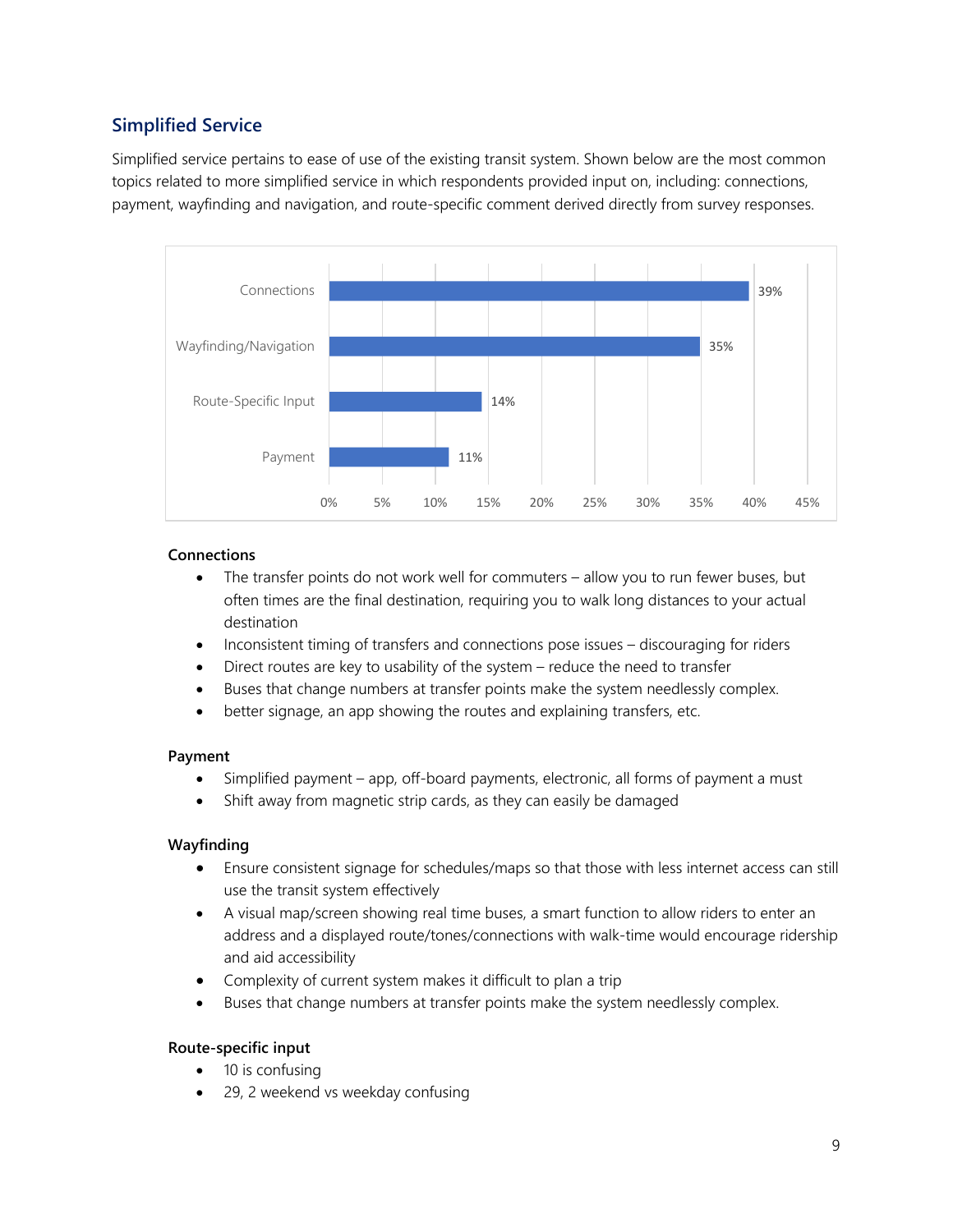- 3, 4, 7 should break up their times
- More city loop routes like the 80

## **Reduced Travel Times**

Reduced travel times relate to reduction in amount of time a typical bus trip takes. Shown below are the most common topics pertaining to reduced travel times respondents provided specific input on.



#### **Direct Routes**

- Maximize direct routes minimize time, on main roads
- More direct fast lines on main corridors, instead of lines taking many detours through every neighborhood
- When a transfer is not required, travel time is fine, but if one has to transfer buses, the wait at the bus stop or transfer stop can significantly increase the total trip time

#### **Timeliness**

- Too late miss connections, too early miss bus entirely
- Difficult to rely on the bus to get to work often minutes late or early, causing a missed ride or connection

#### **Trip Time**

- Takes long to get across town need more frequent routes should be able to catch a bus multiple times per hour; expanded hours
- Trip times are fast along isthmus, but very difficult/time consuming to get north to south
- Transfer points require 60-90 minutes to get to most prominent locations in Madison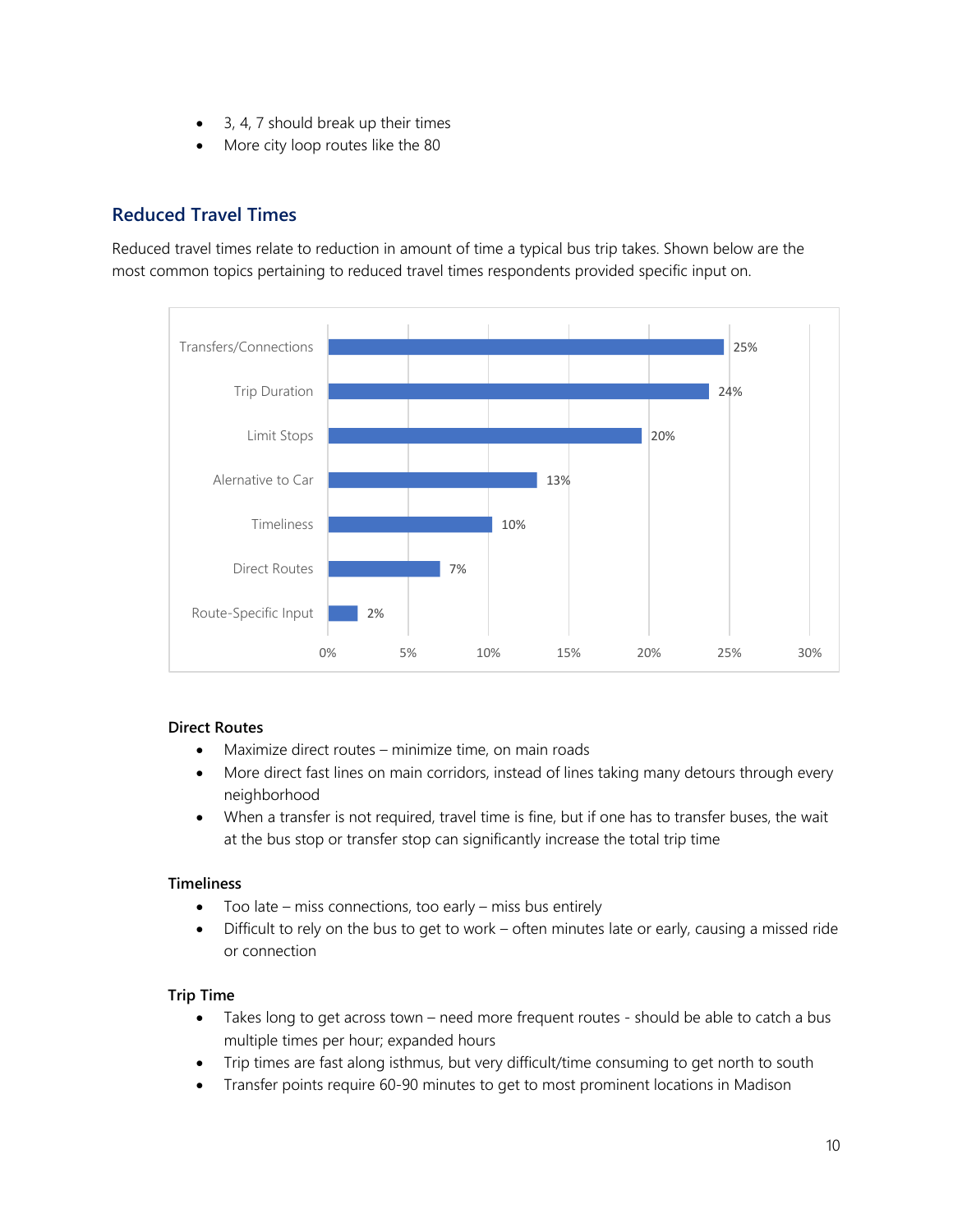#### **Alternative to cars**

- Bus takes too long or inconvenient, easier to drive car instead must be competitive with driving
- Need for dedicated bus lanes and traffic signal priority to reduce trip times

#### **Limited Stops**

- Consider limited stops for more routes to decrease travel times
- Stops are often too frequent people are willing to walk a few blocks to make busses stop less and run faster
- More direct "express" routes to outlying communities

#### **Transfers**

- Eliminate transfer points
- Transfers are complicated for many people and increase travel time significantly
- Reducing emissions should be the goal limiting transfers will reduce travel time and help the environment

#### **Routes-Specific Input**

- 11 must run later
- 6 after bar close
- 73 takes a long time to get downtown
- Timeliness of 50 & 7

# **Higher Frequencies**

Higher frequencies relate to the bus coming more often (i.e., every 30 minutes instead of every 60 minutes). The popularity of comments are ranked by time of day and day of week.

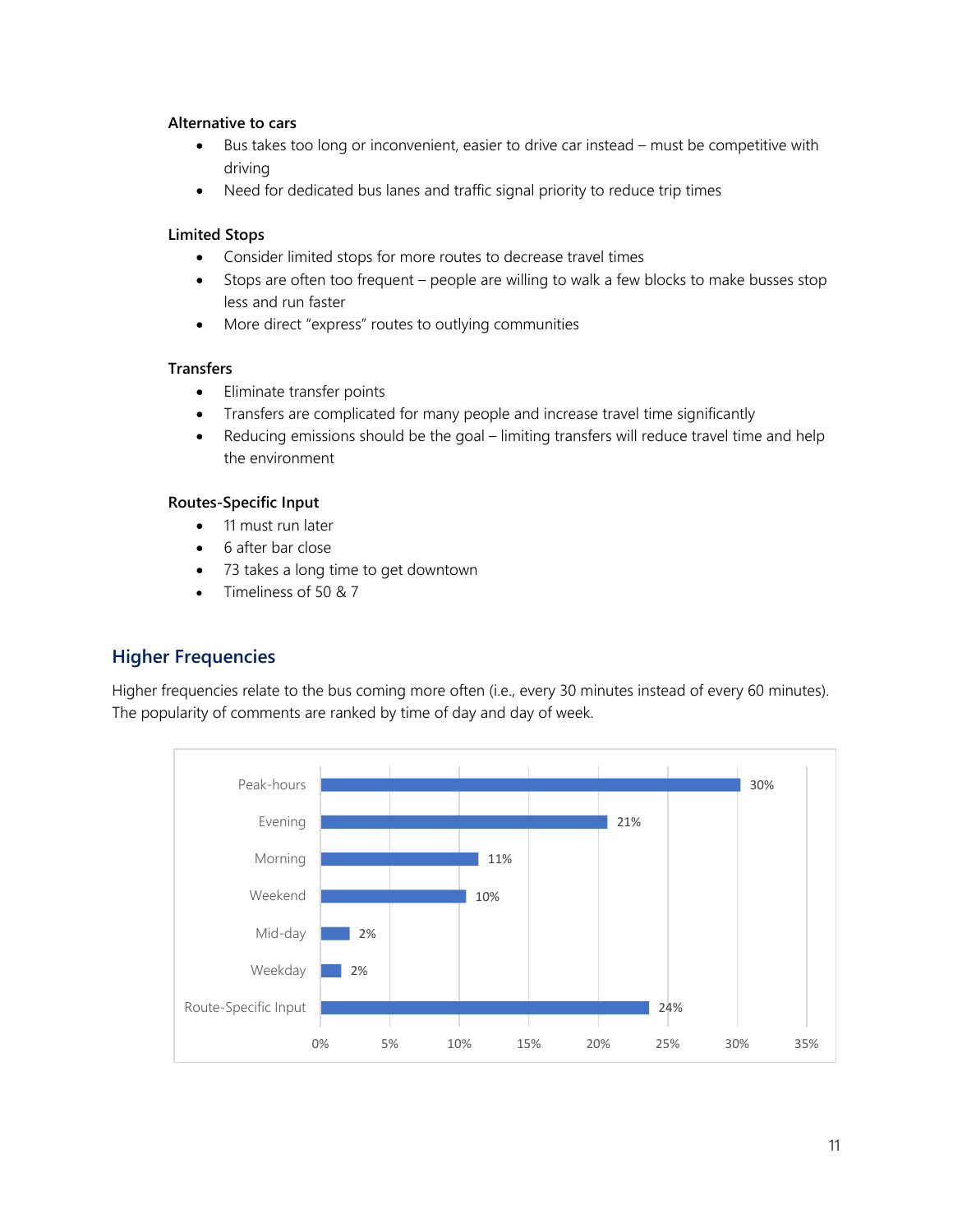#### **Weekend**

- More frequency, especially late night
- People still work on the weekend

#### **Weekday**

- Later service on weekdays
- Mid-day service improvements

#### **Morning**

- Need service to start earlier in the morning for those who work first-shift
- Service for people who do not work "traditional jobs"
- Morning service consistent with peak-hour service

#### **Night**

- Weeknight service ends too soon need for a rudimentary weeknight service until 12 am
- More late-night service would increase ridership
- Ability to catch bus to ride a bus to downtown or other entertainment districts, but the service does not run late enough to return home
- Offer Metro Transit service at night to discourage and prevent drinking and driving

#### **Peak Hours**

• Buses are crowded during peak hours – need for additional buses during those times

#### **Route-Specific Input**

- Frequency: 70(s)!!, 30, 2, 10, 15, 4, 44, 13, 12, 27
- Bring back: 38!!, 29!!, 28, 71, 56, 14, 19, 57
- Stagger 3, 6, 7 to improve frequency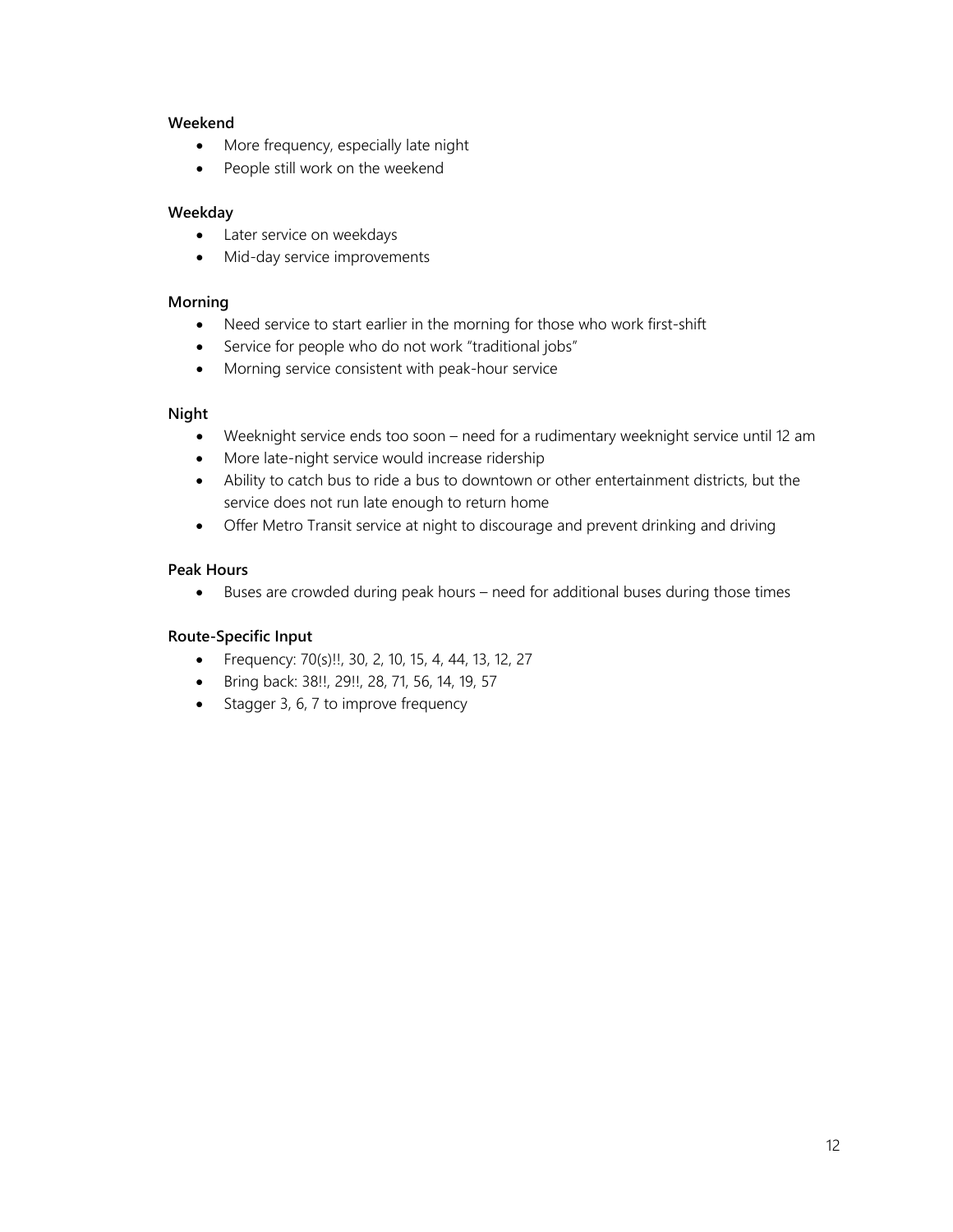# **Improved Service for Historically Underserved and Disadvantaged Communities**

Input received regarding improved service for historically underserved and disadvantaged communities are ranked below based on popularity of comment topic, including comments pertaining to specific improvements for lower-income residents, those who battle permanent disabilities, people of color, and our aging population.



\* Less than \$35,000

\*\* 65+ years old

\*\*\* Black, Indigenous, and other People of Color

#### **Lower-Income**

- Coverage for lower-income residents and people of color who are the most likely to use transit and provide more service to south and north Madison
- Increased service to low income and historically isolated neighborhoods
- Buses should start earlier in the morning as many low-income jobs (like housekeeping and warehouse) start early in the morning – need to get there on time

#### **People of Color**

- Focus on racial equity targeted access
- Focus on access to destinations and neighborhoods frequented by people of color

#### **Disabilities**

- More stringent protections for disabled riders and greater empowerment for drivers to insist on implementing those protections
- Higher inclusivity for disabled riders non-isolated seating, allowing wheelchairs to be set before taking off, etc.
- Many bus stops need to be better located not on hills, busy intersections, etc.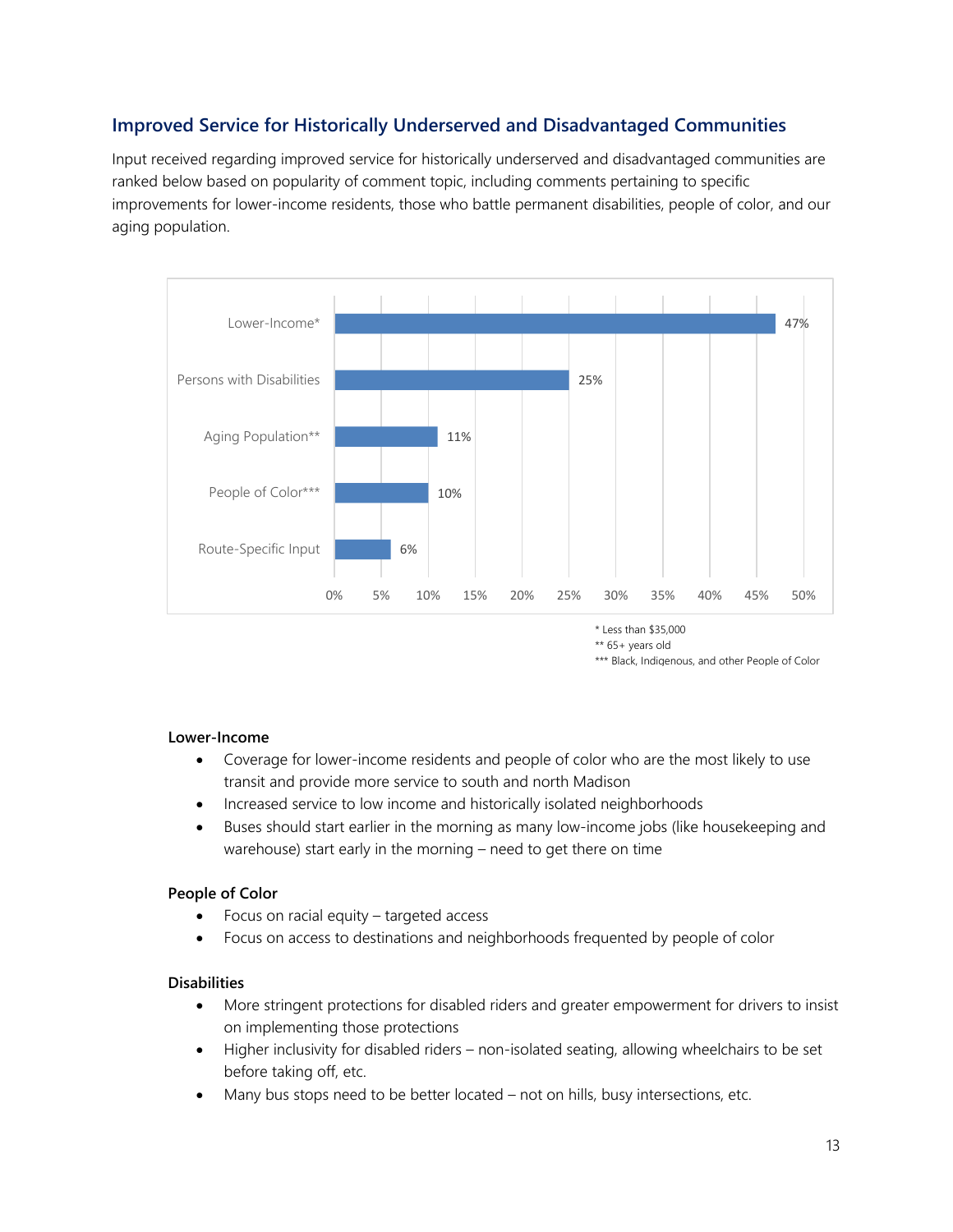#### **Aging population**

• Focus on mobility needs – seating, snow and ice, stairs

#### **Route-Specific Input**

- Eastside 3, 38
- $\bullet$  Enjoyed quick service  $-$  29, B, JX

### **Improved Access to Jobs and Services**

Input received regarding improved service and access to jobs and services throughout the region are illustrated below ranked by popularity of comment topic, including comments related to UW campus, hospitals and medical facilities, employment hubs, Dane County Airport, parks, grocery stores.



<sup>\*</sup> Represent "clusters" of business activity \*\* UW, Edgewood, Madison College

#### **Jobs and Services**

- Service to airport
- Access to less pricey fresh food/grocery in general
- Consider common shift start/end times UW Health and other large employers
- Prioritize access to health care clinics and connections to/from low-income neighborhoods
- More frequent access to campus and from campus back to neighborhoods at all times of day
- Make it easier to make unscheduled trips without waiting around for a long time
- Service to campus/downtown from all parts of the city should be prioritized
- Access to all parks by bus especially from denser areas of the city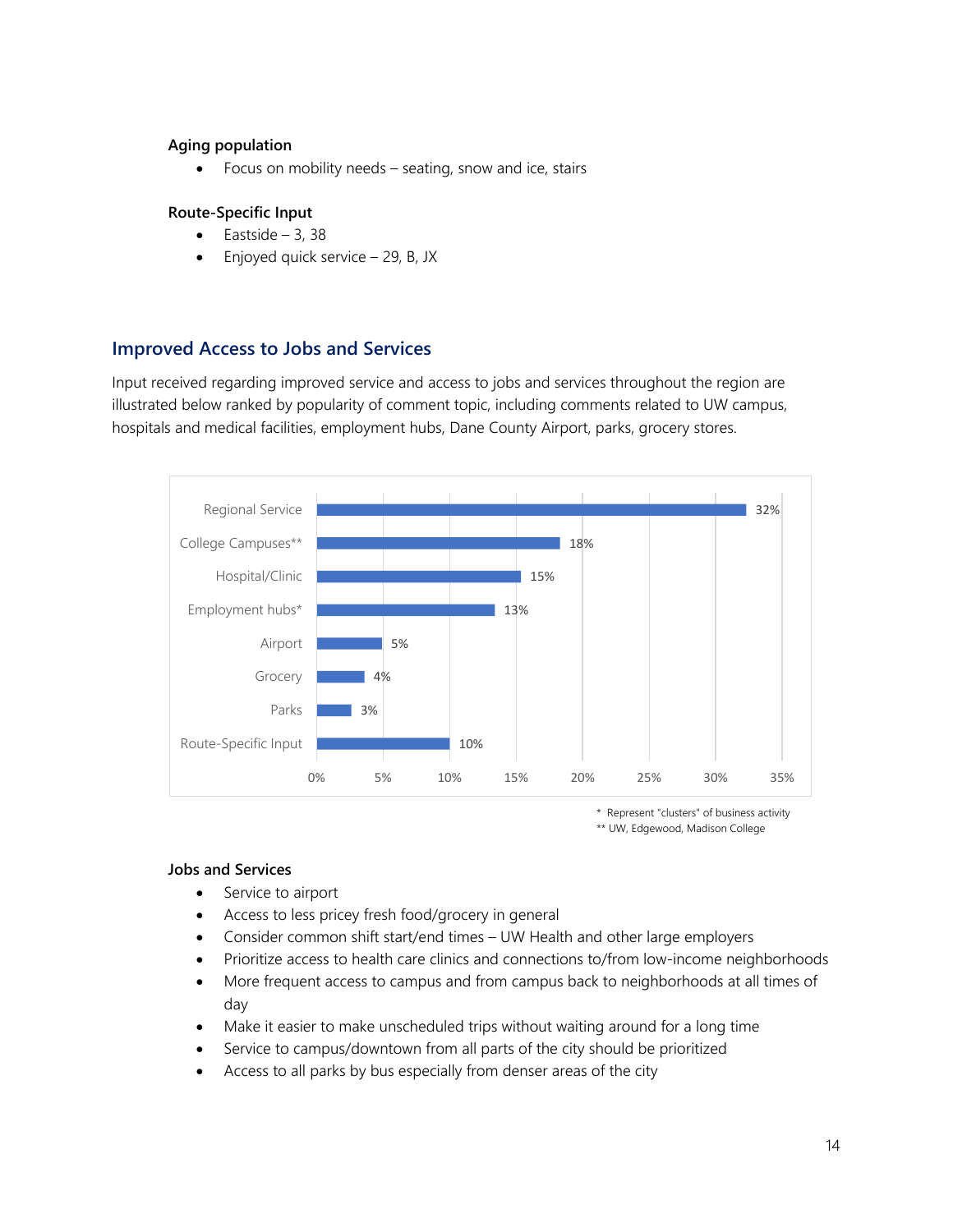#### **Route-Specific Input**

- 5 min delay on route 11 for Hospital worker shift
- Shift timing of 2 and 4 connections
- Keep 73/63 to get to Target and Walmart
- Return of 71
- Return 56/57 to get to UW

## **Connection to Future East-West BRT**

Metro Transit and the City of Madison are planning a new BRT system called Metro Rapid. This Metro Transit Network Redesign will complement the future East-West BRT route by connecting residents to services, jobs, and entertainment rapidly. The most common topics commented on include: East-West and North-South connections, frequency and "rapidness", dedicated bus lanes.



#### **East/West Connections**

- More east-west transit availability
- Ensure route network, especially north and south routes, seamlessly connect to East-West rapid transit

#### **North/South Connections**

- A north/south BRT line with a connection to the airport is needed
- The North-South corridor has poor coverage and extremely long rides in comparison to the East-West corridor
- Lack of North-South route availability can be considered an equity issue

#### **Frequency**

- BRT & more frequent/fast connections cannot just focus on more dense/affluent areas for whom bus ridership is convenient
- Encouraged by the east-west BRT's ability to provide high-frequency service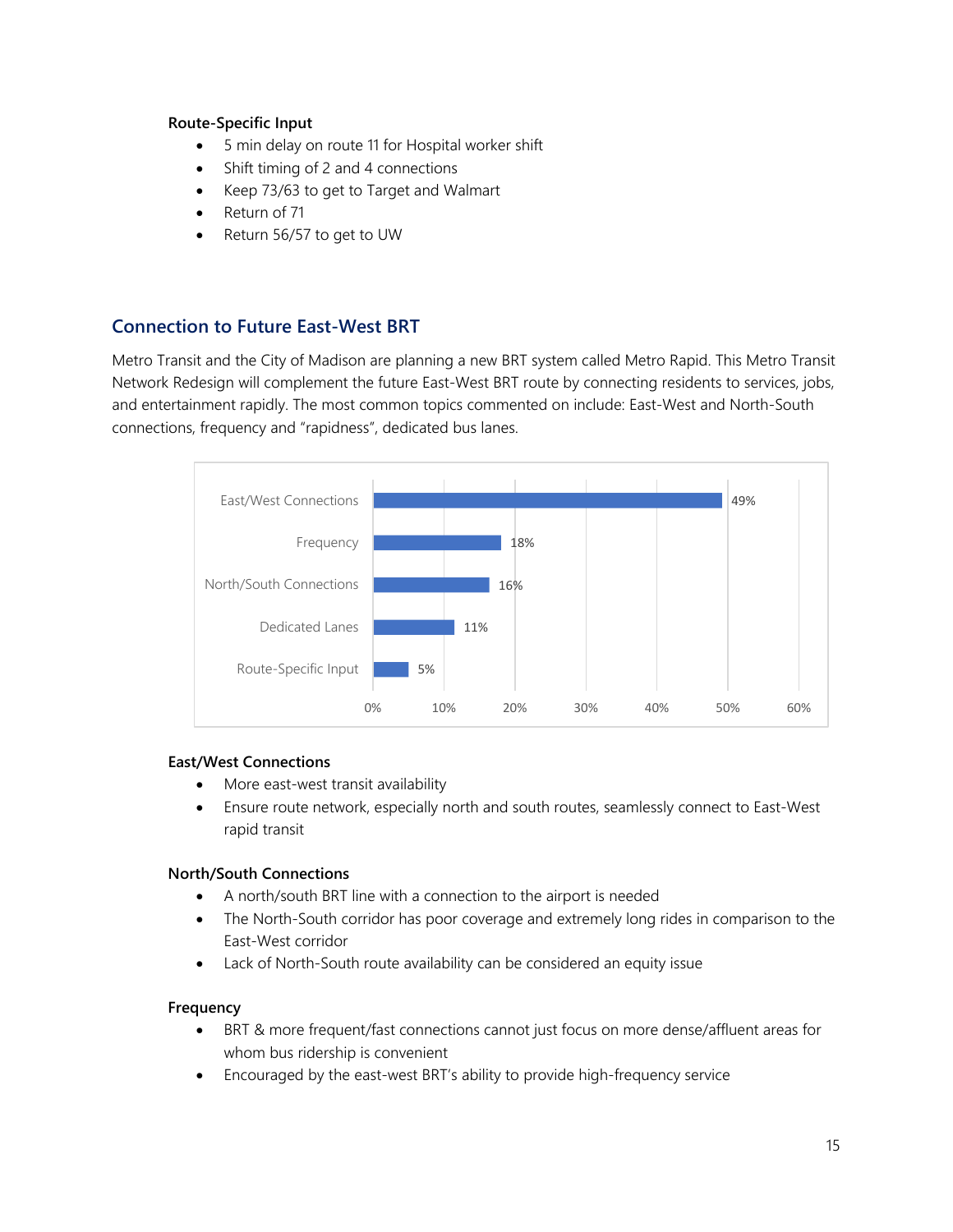#### **Bus Lanes**

• Metro Transit regular buses should be able to use dedicated BRT lanes once they are implemented

#### **Route-Specific Input**

- Make limited stop buses actually limited stop (ex: 57)
- Walking further is fine, less stops is good does that with the 23

### **Miscellaneous Input**

While the majority of comments received through the Choices Survey were related to the goals of the redesigned transit network, there were other common topics respondents provided input on, including physical improvements to existing transfer points and bus stops, park and ride, pedestrian and bicycle amenities, safety and cleanliness, costs, and environmental concerns.



#### **Bike Amenities**

- More/easier bike racks on buses
- Bike lanes and safety
- Place stops next to bike rental locations

#### **Pedestrian**

- Safety and crossing difficulties
- Hard to access transfer points as a pedestrian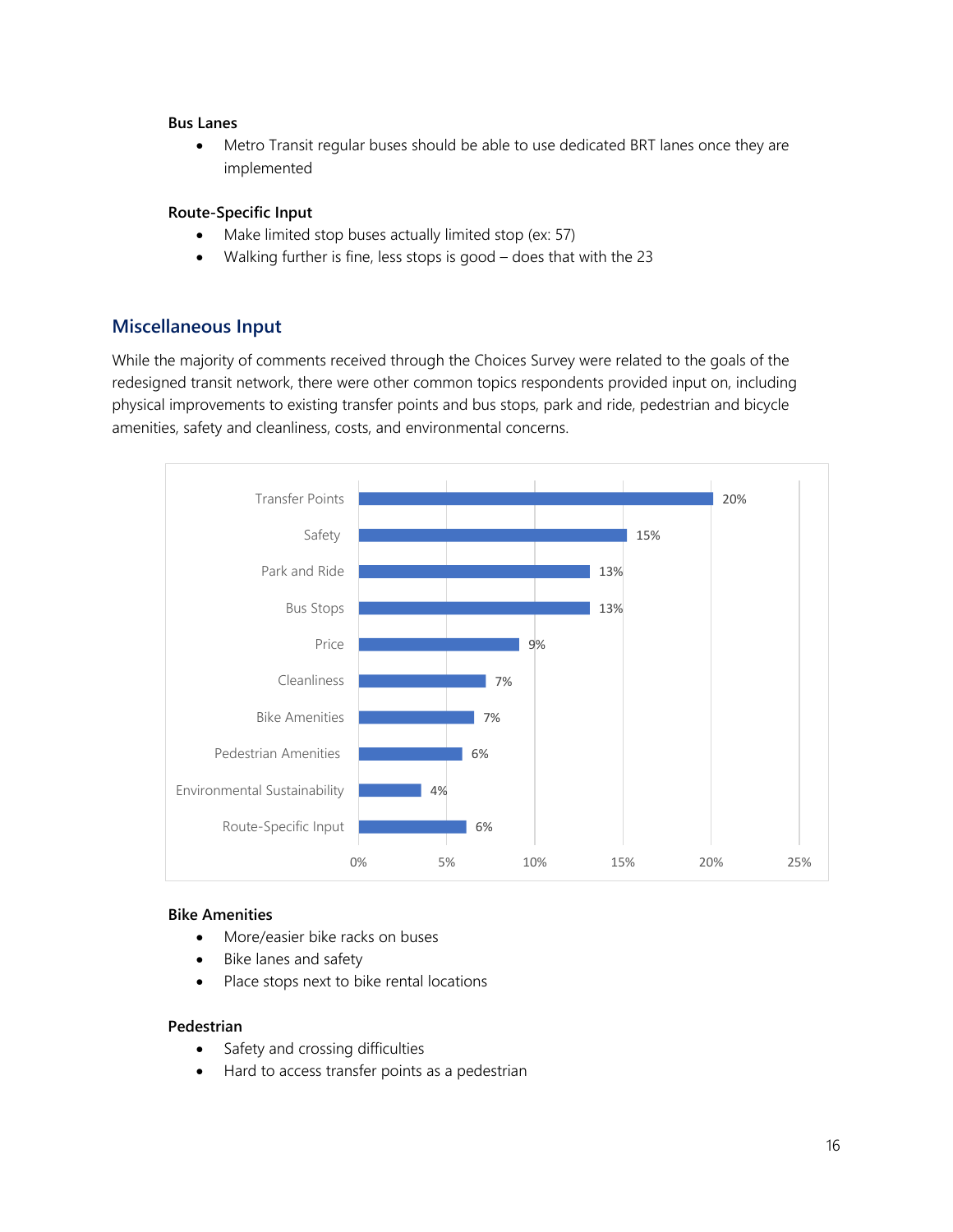#### **Park and Ride**

- Park & ride locations are needed to help encourage those who need to drive part of their commute, but would like to utilize transit
- Park and ride facilities, such as a parking garage, combined with routes access going to major employer zones

#### **Safety**

- Imperative to ensure that all passengers, including women and other vulnerable groups, can have a safe waiting and riding experience, especially at night
- Safety improvements to make the system safer, especially at some of the transfer points

#### **Cleanliness**

- Routine cleaning of interior of buses is needed
- Peak-hour buses get dirty and filled with bacteria due to capacity of buses health (aesthetic & sanitation) are of the utmost importance

#### **Transfer Points**

- Must increase safety of transfer points
- Create parking at the transfer points to encourage park-and-ride type of community
- Transfer points should provide more comfort to those who are waiting and/or connecting to other services – heated/cooled glass domes/waiting areas

#### **Bus Stop Improvements**

- Need for covers at some bus stops to heat area very hard to commute via public transportation during Madison winters
- Bus shelters/stops are often snowbound in the winter
- Bus shelters and seating at more stops, especially for elderly and others who need it
- Safety improvements pedestrian lighting, snow removal, etc.

#### **Price**

• Cost reduction/elimination especially for low-income individuals

#### **Environmental Concerns**

- All electric buses
- Promote metro in order to reduce pollution/emissions

#### **Routes**

- Return: 15, 28, 38, 47, 29, 19
- Frequency: 70/72, 71, 56/57, 28, 80, 15, 3, 2, 11
- Long route: 3
- Confusing: 10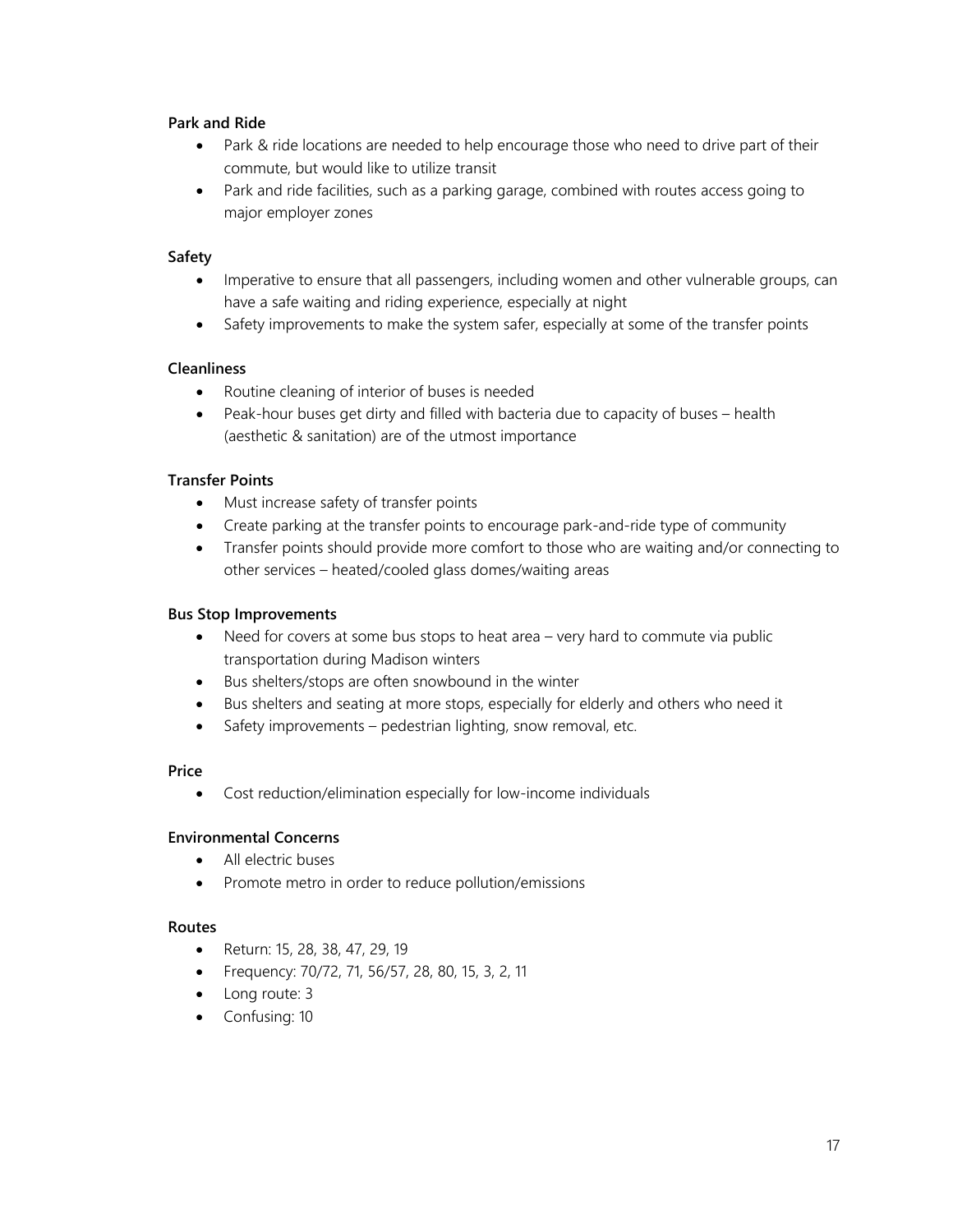# **Demographics**

| <b>Total Responses</b>      | %     | Number (n) |
|-----------------------------|-------|------------|
| English version respondents | 99.6% | 2,859      |
| Spanish version respondents | 0.4%  | 11         |

| Age                     | %     | Number (n) |
|-------------------------|-------|------------|
| 17 years old or younger | 0.15% |            |
| 18-24 years old         | 9%    | 228        |
| 25-64 years old         | 80%   | 2,113      |
| 65 years old or older   | 11%   | 290        |

| Race/Ethnicity       | %   | Number (n) |
|----------------------|-----|------------|
| White/Caucasian      | 77% | 2,218      |
| People of color      | 8%  | 236        |
| Prefer not to answer | 15% | 416        |

| <b>Disability Status</b>  | %  | Number $(n)$ |
|---------------------------|----|--------------|
| Persons with disabilities | 8% | 224          |
| Prefer not to say         | 6% | 356          |

## **Location of Respondents**

Responses from 78 different ZIP codes

2,512 respondents from 17 different ZIP codes, remaining 318 from 61 different ZIP codes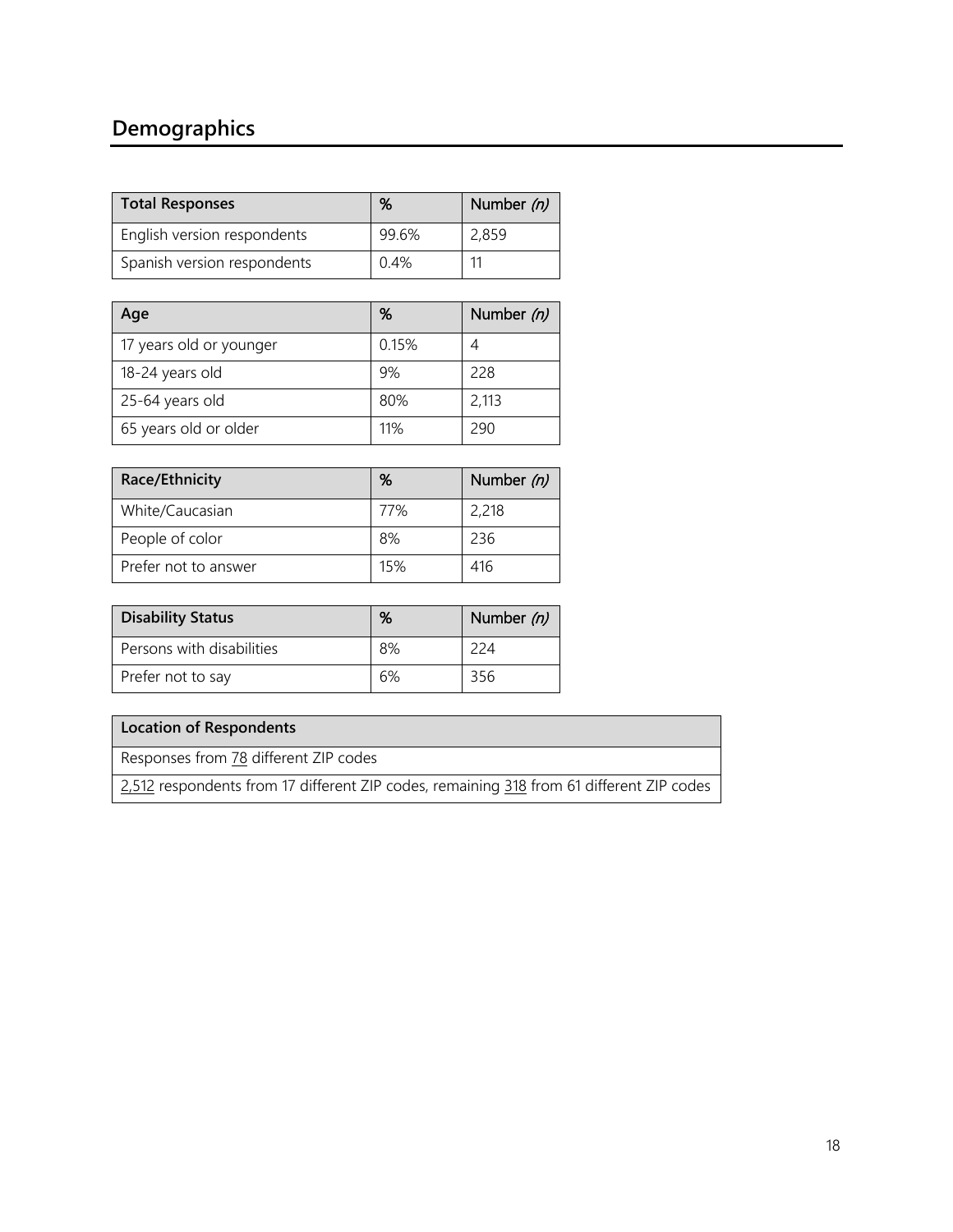



Racial minority respondents account for ~8% of all survey respondents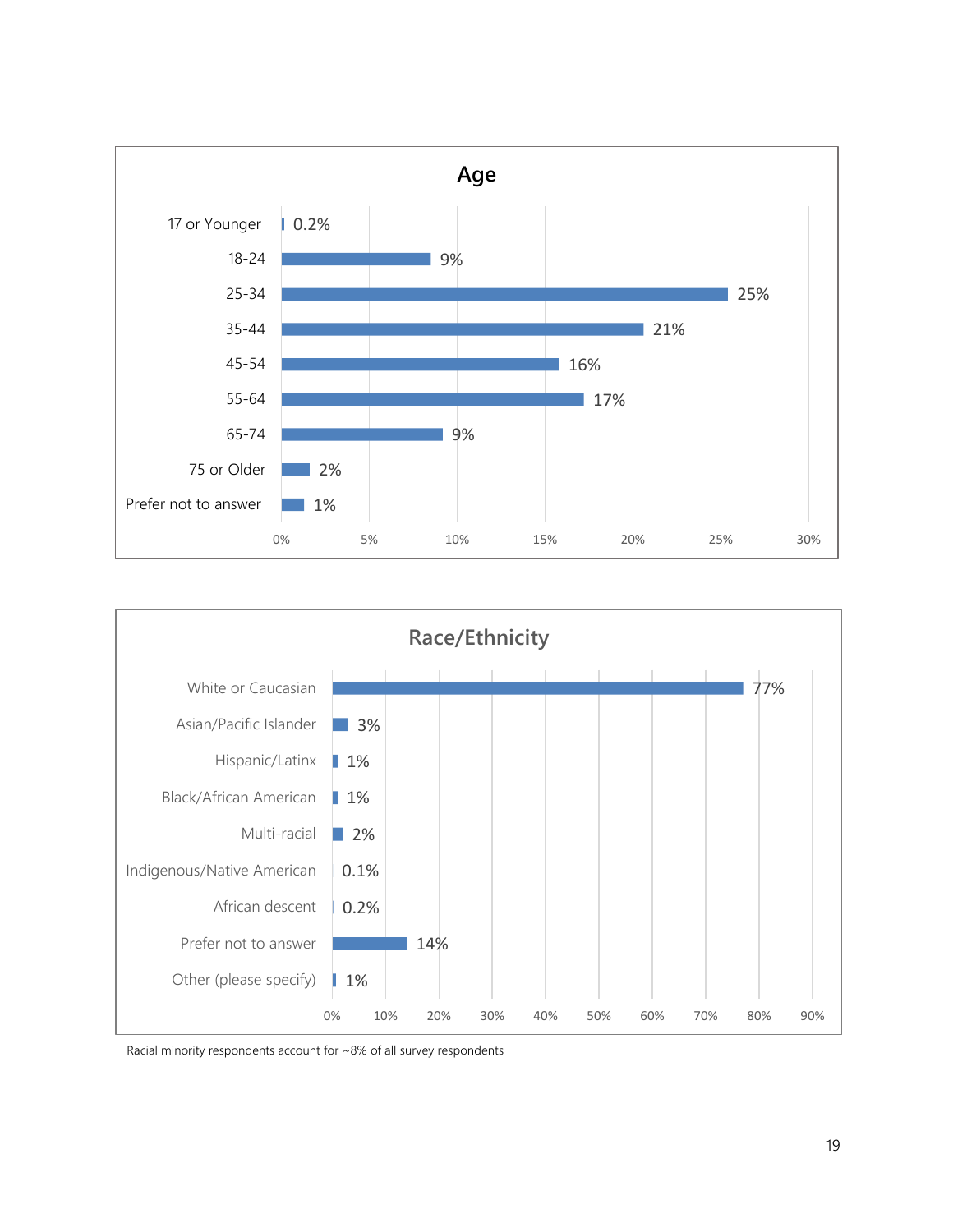

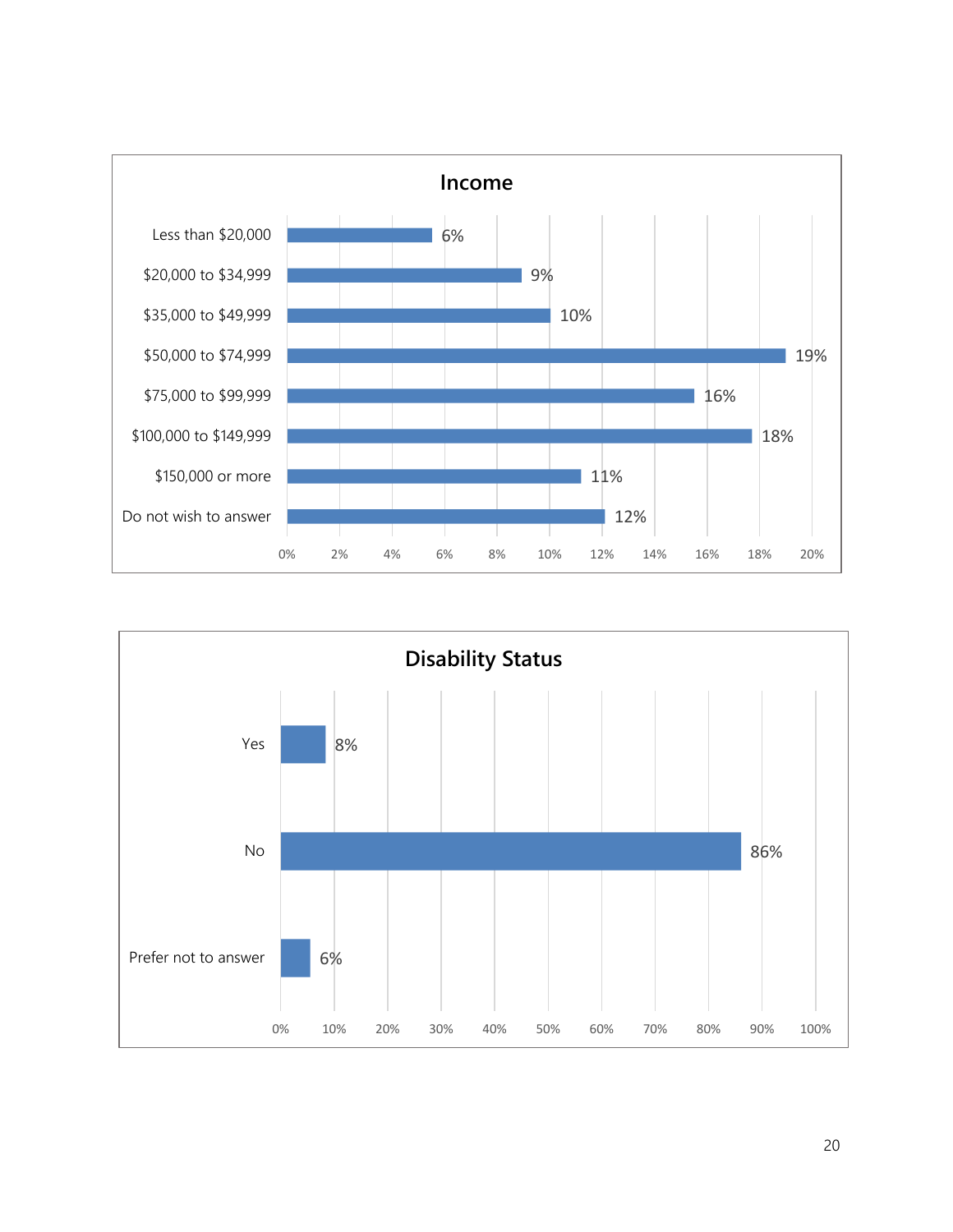# **ZIP Code Distribution of Respondents**



|                | <b>ZIP Code</b> | # of Responses |    | <b>ZIP Code</b> | # of Responses |
|----------------|-----------------|----------------|----|-----------------|----------------|
| $\mathbf{1}$   | 53704           | 485            | 10 | 53717           | 75             |
| $\overline{2}$ | 53711           | 379            | 11 | 53713           | 66             |
| 3              | 53703           | 367            | 12 | 53726           | 61             |
| $\overline{4}$ | 53705           | 327            | 13 | 53718           | 50             |
| 5              | 53719           | 142            | 14 | 53593           | 41             |
| 6              | 53714           | 121            | 15 | 53590           | 38             |
| $\overline{7}$ | 53715           | 118            | 16 | 53706           | 14             |
| 8              | 53562           | 113            | 17 | 53575           | 12             |
| 9              | 53716           | 103            |    |                 |                |

#### ZIP Code Map Notes (Top-17):

- Largest number of respondents live in 53704 (North)
- Significant number of responses from respondents in outlying communities/cities (Fitchburg, Middleton, Monona, and Sun Prairie)
- Surprisingly low response rate from 53726 (Near-West)
- Low response rate for 53713 (South) compared to 53704 (North), however, South Madison has significantly less residents (23,097 people) compared to North (46,090)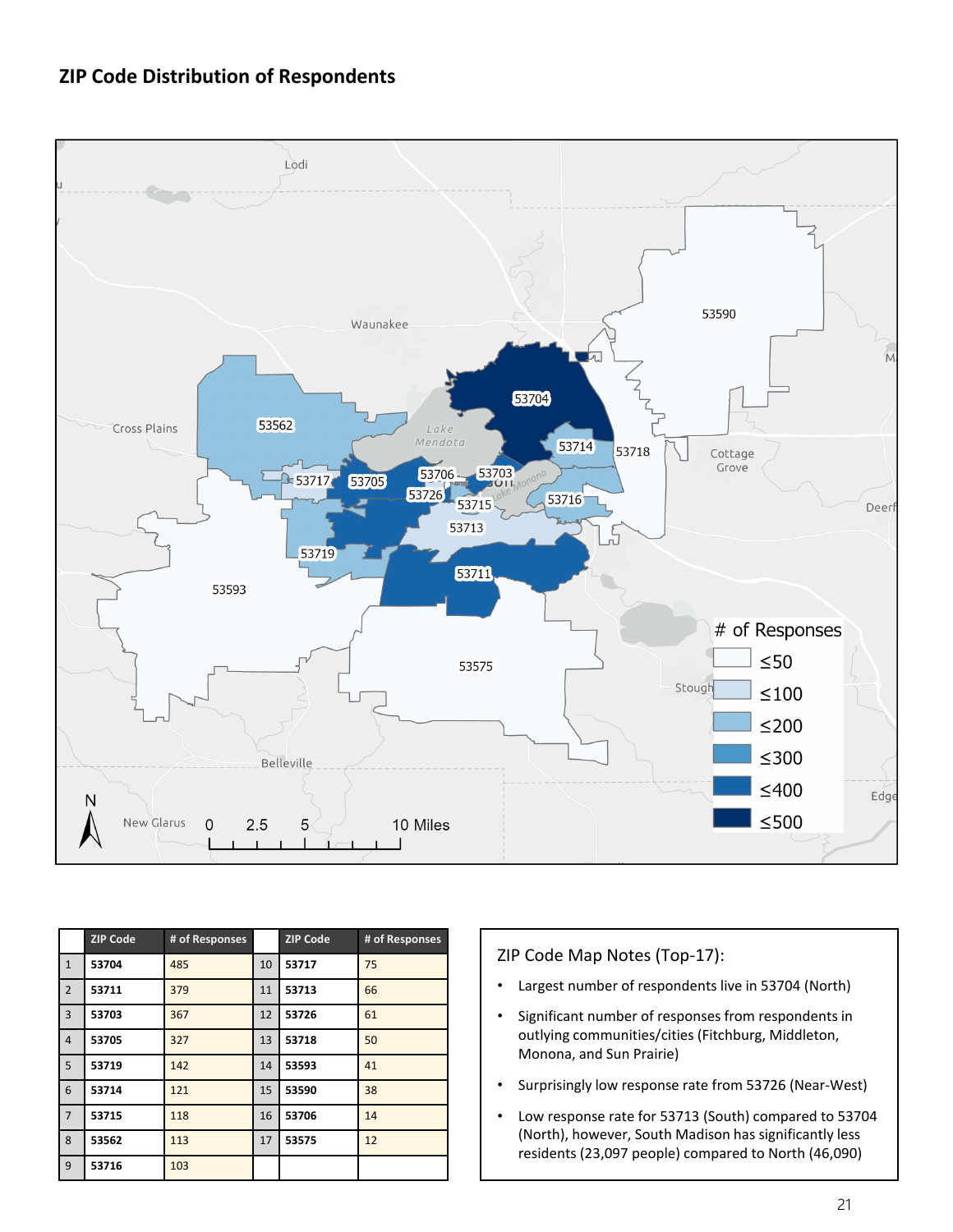<span id="page-22-0"></span>

# **Phase 1 Community Engagement Report**

# **Small Group Meetings Results**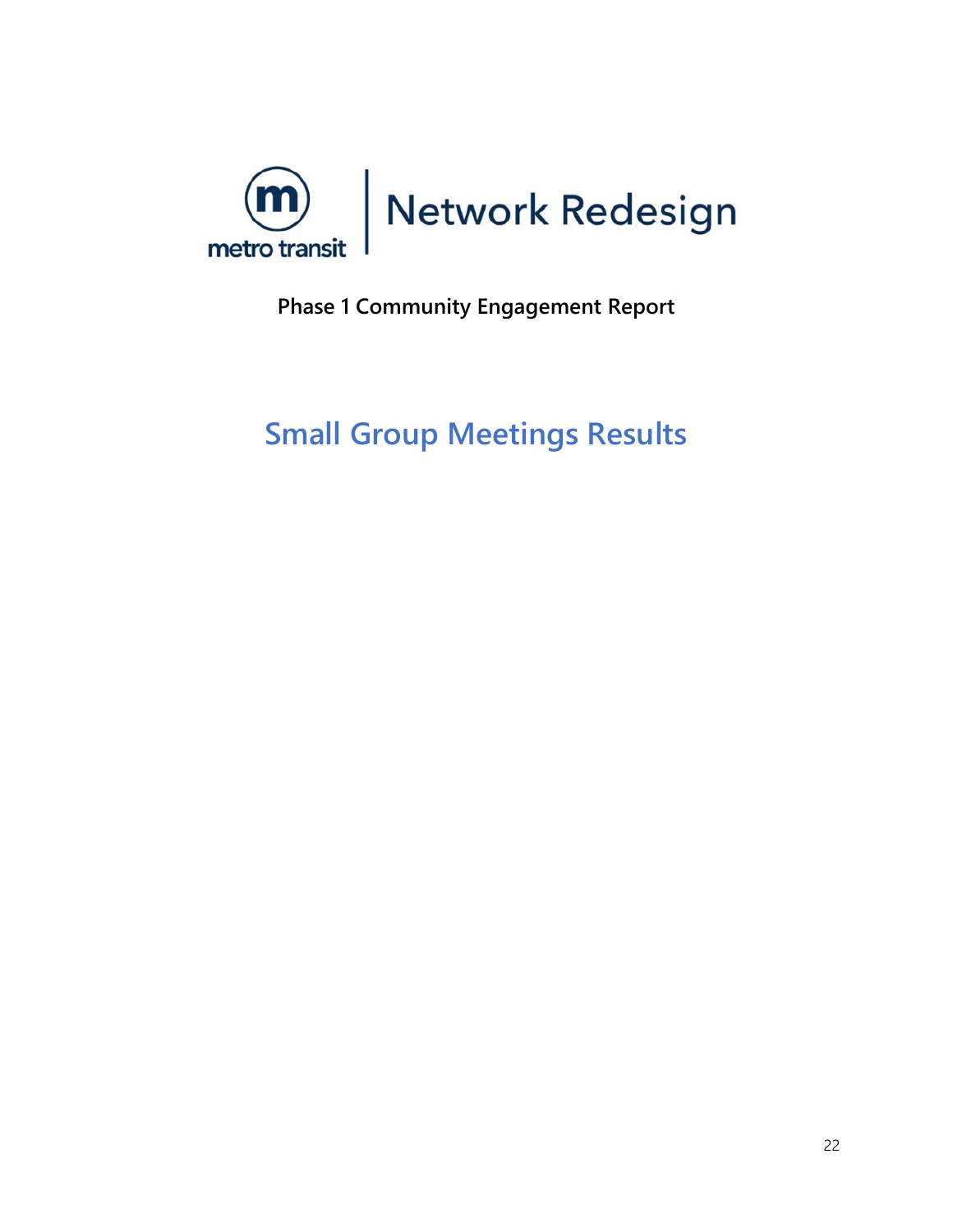# **Small Group Meetings**

The engagement team coordinated and facilitated virtual community-focused small group meetings to provide an informal, comfortable space for participants to discuss their desires, concerns, and aspirations for the future redesigned transit network. The small group meetings help ensure community stakeholders had the opportunity to provide input used to inform a transit network design that better meets the needs of Madison area residents and businesses and promotes sustainable growth throughout the Madison area.

#### **Small group meetings were held with the following organizations (6):**

- Madison Area Bus Advocates
- Specialized Transportation Commission
- UW Hospital
- Bayview Community (via Greater Madison MPO)
- Latino Academy (via Greater Madison MPO)
- Sun Prairie Neighborhood Navigators (via Greater Madison MPO)

### **Key Takeaways**

- Earlier, later service
- More frequency
- Early buses (drivers leaving time points early)
- Better facilities and Wi-Fi
- Better accommodations for people with disabilities
- Consistency and simplicity (i.e., no constant rerouting, especially on capitol square)
- Improved regional transit
- Pedestrian amenities are a must

### **Common Input Themes**

#### **UW Hospital**

- Many employees do not use metro transit service (Only ~25% using "show of hands") due to buses not running early or late enough – worse because we are all given a
- Accommodations for people, especially kids with disabilities need improvement
- bus drivers do not stick to schedule (there early or late), causing missed transfers and connections
- Travel times are discouraging
- Many live outside the City of Madison improved regional transit is essential
- Both coverage and ridership are important (~50%/50%)
- Clinics are important destinations to be able to get to, as patients are often sent from UW to other clinics for outpatient care, pharmacy, etc.
- A more concerted development of Park and Ride locations, connected to BRT and other City bus lines.
- Employers are unable to hire or put on PM shift because they are unable to get to work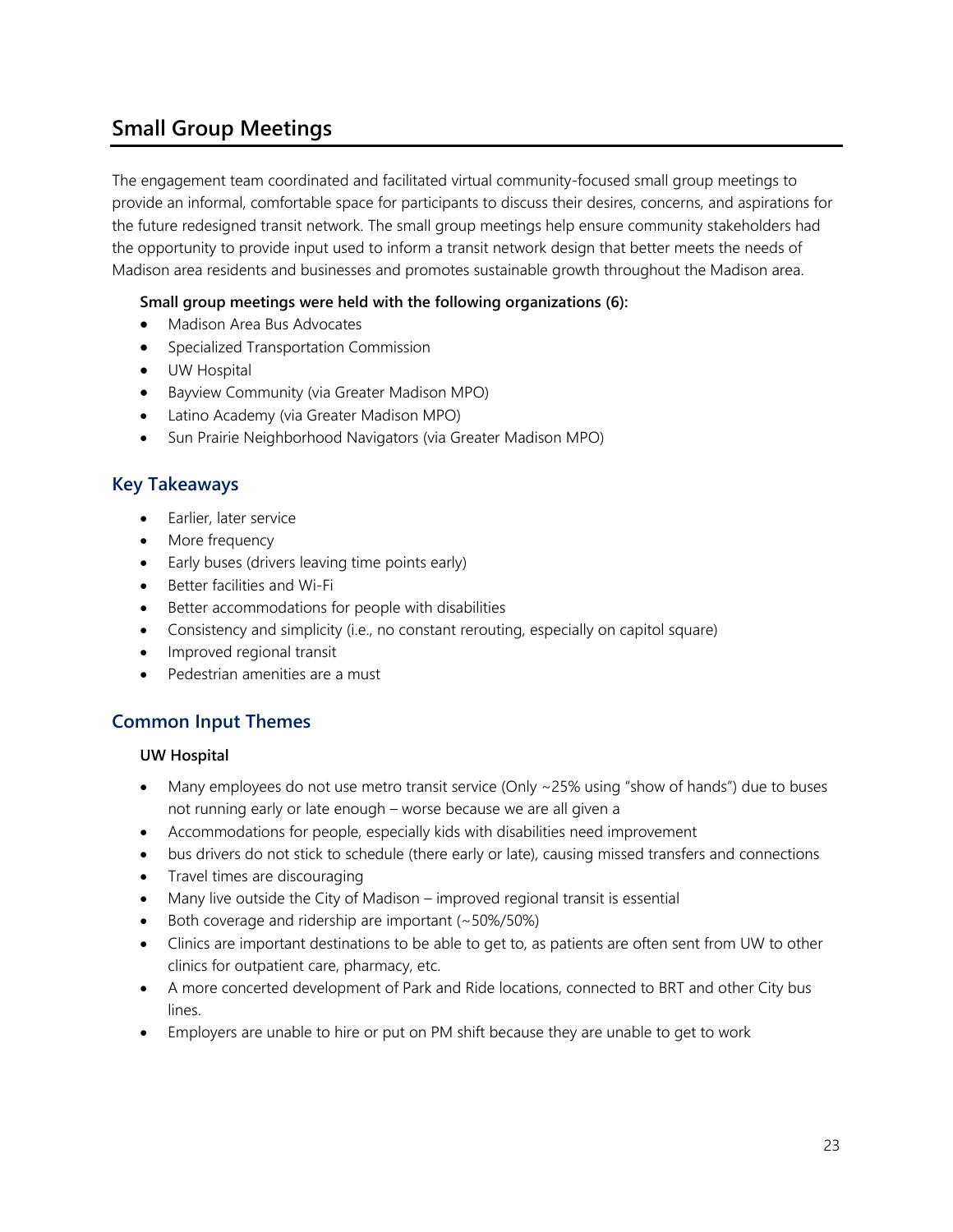#### **Madison Area Bus Advocates**

- Most use metro transit service every day to get to work, however, it is difficult to use to get to places such as grocery stores, library, etc.
- The network is too focused on peak hour commute patterns
- Lack of a real circulator service that can get riders to places within their own neighborhood easier to just go downtown than try to figure out how to get to other destinations in city
- Need more local connectivity without having to go back and forth to a transfer point
- Maximize the welfare of bus riders have the bus run all 7 days and all 24 hours and not just throw everything into commute hour, peak hour – better consistency in routing

#### **Specialized Transportation Commission**

- Facing a decrease in Employment rides due to: temporary JobRide Program closure
- Decrease in medical rides due to doctor visits and outpatient surgeries postponed
- Bus route and capacity restrictions are discouraging
- Better access to programs: meals to homes, food pantry deliveries to homes, Goodman Center supplies to homes, Individual grocery shopping and delivery to homes, etc.
- Group Rides to Adult Day centers and Specialized Transportation to work is needed
- Need encouragement and accessibility for senior riders

#### **Bayview Community** (via Greater Madison MPO)

- Cars are still the primary mode of transportation because of the convenience and flexibility.
- Many residents stopped using the bus because of safety reasons, poor ventilation
- Must have better ventilation on the bus
- difficult to carry a lot of groceries possible if buses come more frequently
- Consider a small bus that could come to take elderly to run errands safer and easier to use
- Need for better access to workplaces and employment hubs
- The bus takes a long time and lacks reliable timing with transfers
- Ensure wheelchairs, scooters and other accessibility equipment can fit on the bus
- \$65 monthly pass is high and income levels for the discount is very low, poverty level there needs to be a different threshold for low-income families to get a discount, same as the free school lunch threshold would be good
- Overwhelming to transfer on the south side if you want to take the bus to Woodman's, for instance
- Bus is often hard with too many transfers and unreliable timing.
- the metro system has too many stops limit stops
- Would like to use car less and bus more if the cost of a monthly pass was less expensive

#### **Latino Academy of Workforce Development** (via Greater Madison MPO)

- The majority of the community members do not know how to use public transportation need programs that could help people learn how to use public transportation
- There is a lack of frequency with the bus
- It is important to be able to take the bus to the doctor, to school, etc.
- It is hard to comprehend the bus schedule
- Transit availability in surrounding towns, such as Sun Prairie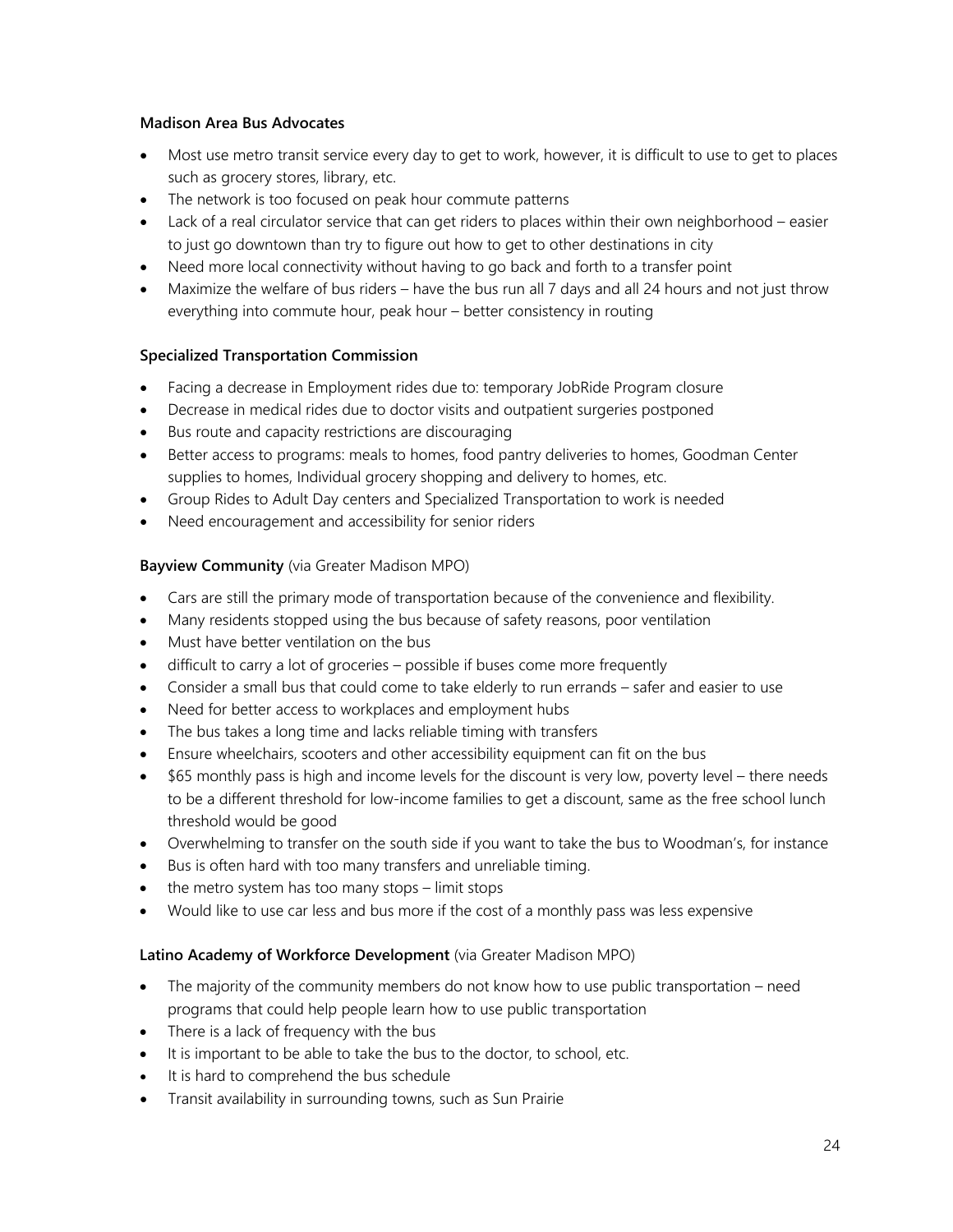- Public transportation is not much available at night and during the weekends. Our community does not work from 9 am to 5 pm. Our community works from 4 am to 1 pm, 1 pm to 8 pm, 8 pm to 3 am and there is no public transportation to meet those different schedules.
- Public transportation in this city only serves the needs of office workers who work from 9 am to 5 pm
- Madison has created a public transportation system that only benefits those who already have a comfortable source of income.

### **Sun Prairie Neighborhood Navigators** (via Greater Madison MPO)

- Better transit options and accessibility for elderly individuals, especially women
- transit is of limited use for trips within Sun Prairie.
- All-day local bus service is needed in Sun Prairie. One participant stated that she "would like to be a part of the community" and go to farmers markets and other events, and make trips to Madison, but cannot due to transportation-imposed limitations/limited bus service.
- All participants reiterated the need for local all-day bus service, one stated that she would buy a bus pass if there was adequate service available.

# **Route-Specific Input** (from all small group meetings)

- 70, 72, and 78 routes to west transfer point is the best thing daily simplified service is nice
- A more direct #10 should go down East Johnson
- #13 is a great route but needs more frequency
- 8, 72, 10 should go to the UW center toward Middleton, especially in the winter and after 9 pm
- #2 that serves the hospital in the PM. This is great for West/North riders, but if you live East as others do at the hospital, all connecting routes on the square East/South leave 2 or 3 minutes before the #2 gets to the square leaving riders to wait 30-60 minutes for a next bus at 10pm.
- Environmental Services staff (UW hospital) are still having difficulties with no bus service for route 2 or 50 at 11:30pm when they get off
- Earlier AM bus routes during the week and on weekends to UH/AFCH we have staff who start at 5:00am and 5:30am, so taking the bus is not an option to get to work on time.
- Bus service to the UW call center on Excelsior Drive have had some staff resign because they could not get transportation to this site.
- #10 Bus route at 11:30 from Winnebago St. to UW Hospital is a busy route averaging 7-18 riders per day – make sure it remains or else transport to work will be hard.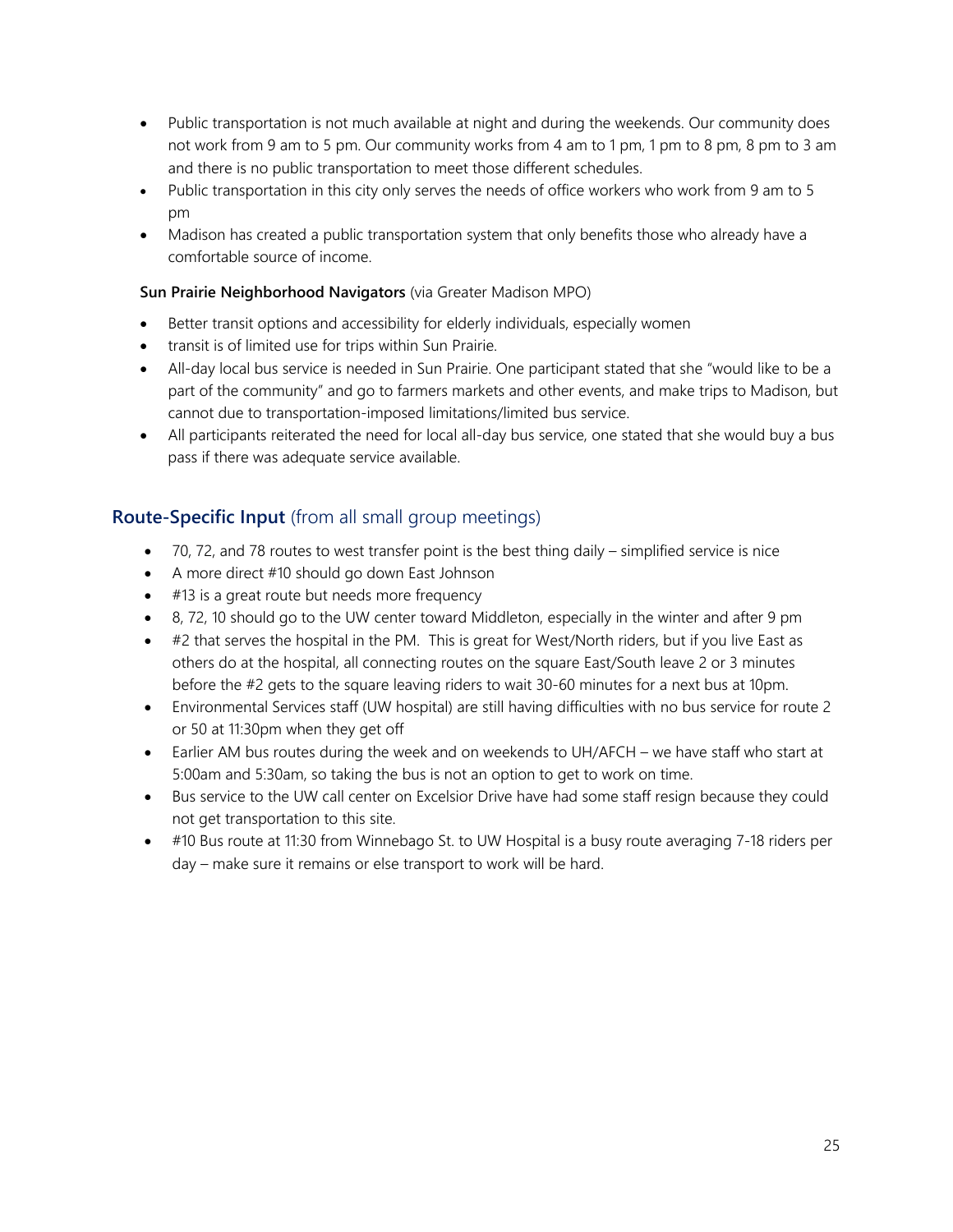<span id="page-26-0"></span>

**Phase 1 Community Engagement Report**

**Public Meeting 1 Results**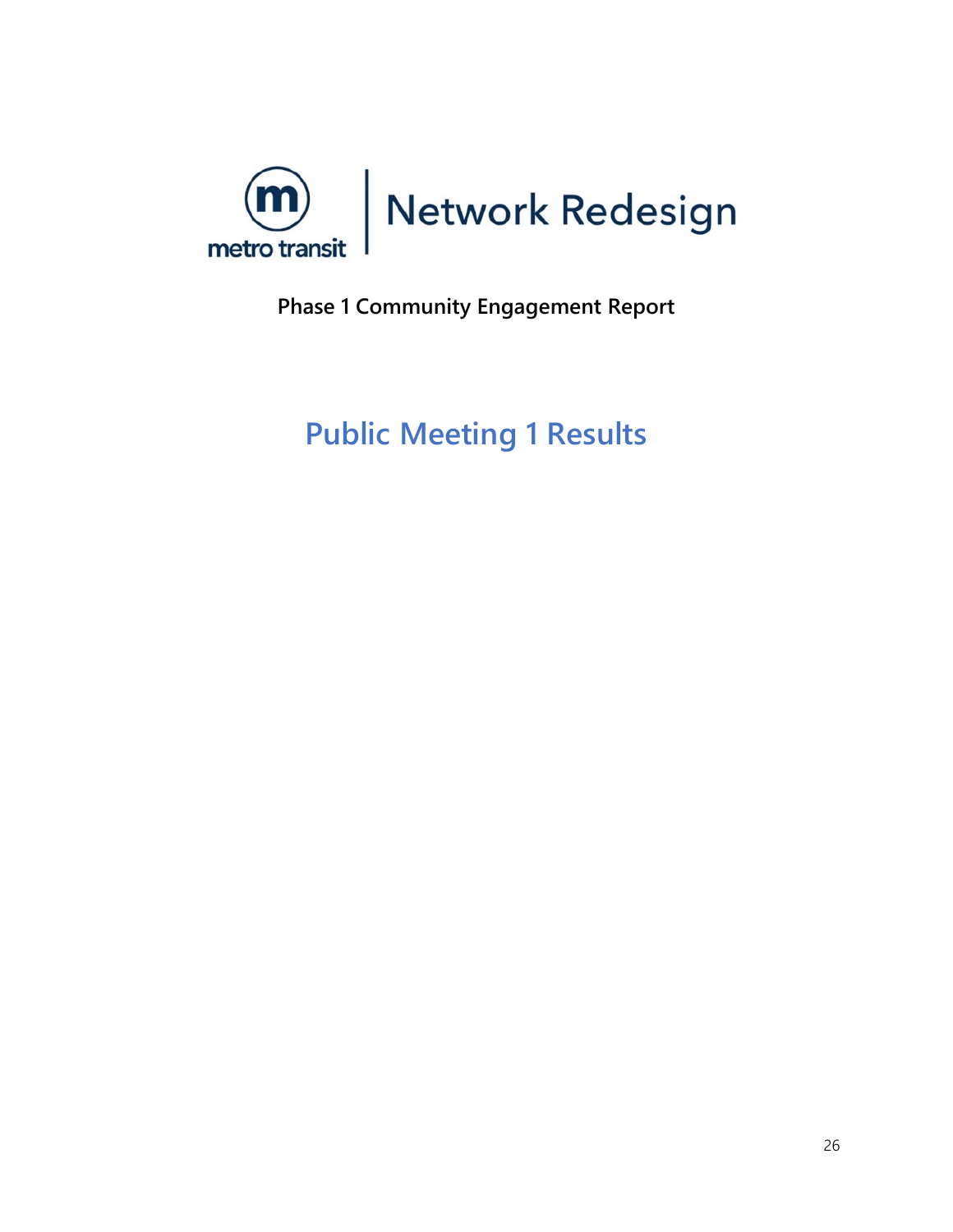# **Public Meeting #1: Transit Choices**

The meeting began with interactive live polling of meeting participants, directly followed by an introduction from Mayor Satya Rhodes-Conway, and a presentation from City staff and the consultant team to share information about the project background, goals and objectives, planning process, and anticipated trade-offs and potential choices for the redesigned network. Participants were offered the opportunity to provide any input or have their questions and concerns addressed by City Staff and the consultant team with the assurance that input will be used to inform transit network design.

# **Key Takeaways**

- Most participants indicated using Metro Transit service at least a few times per month
- Majority of meeting participants desire a "half coverage, half ridership" network and believe we require 25-50% more service
- Service for everyone regardless of where they are, while supporting dense walkable development was the most common type of network desired by meeting participants
- Concerns about regional transportation accommodations (commuting from surrounding cities into Madison)
- Electric buses, solar panels, and other sustainability upgrades to combat environmental impacts
- Incentivize dense transit-friendly development along major corridors
- Longer service hours, especially on weekends and evenings

# **Live Polling Results**

#### **How often do you use Metro Transit service?**

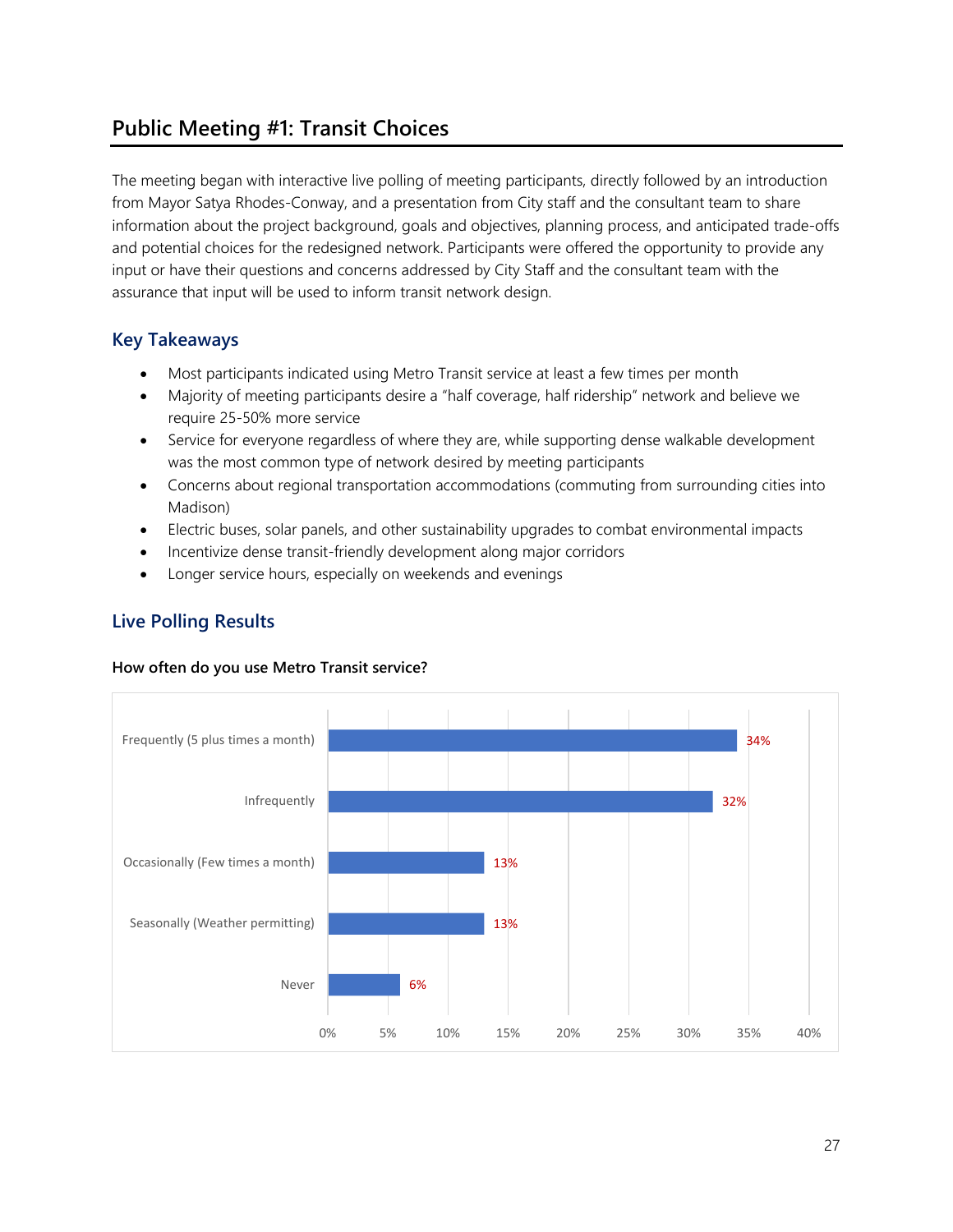

### **How much do you know about the Madison Metro Network Redesign?**

**When you think about the ridership-coverage tradeoff, what do you think the overall priority should be?**

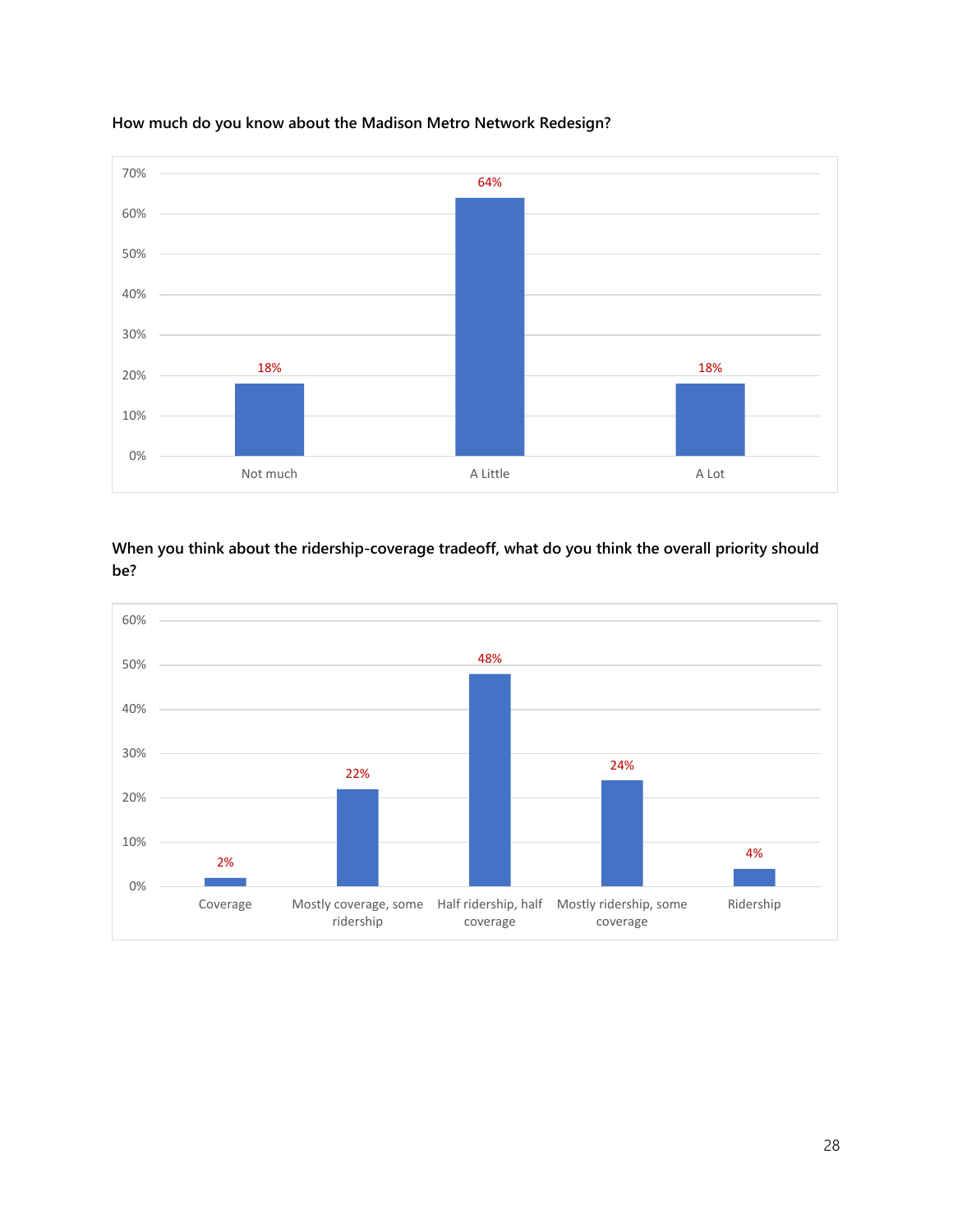![](_page_29_Figure_0.jpeg)

#### **In your opinion, how much transit service does Madison need?**

**Public transit can do many things for the community. Which of these things do you think are most important?**

![](_page_29_Figure_3.jpeg)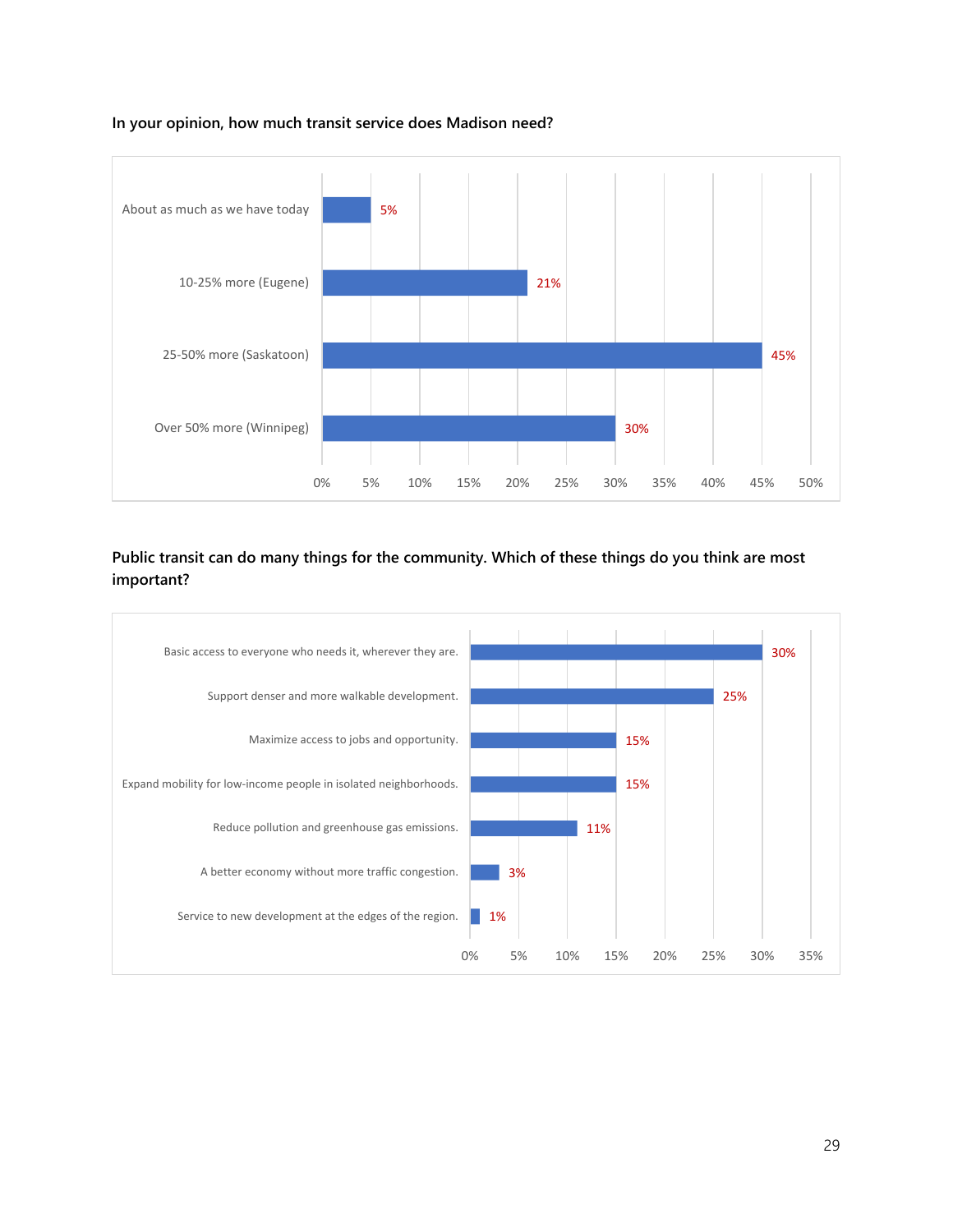<span id="page-30-0"></span>![](_page_30_Picture_0.jpeg)

# **Phase 1 Community Engagement Report**

**Event Tabling & Intercept Interviews Results**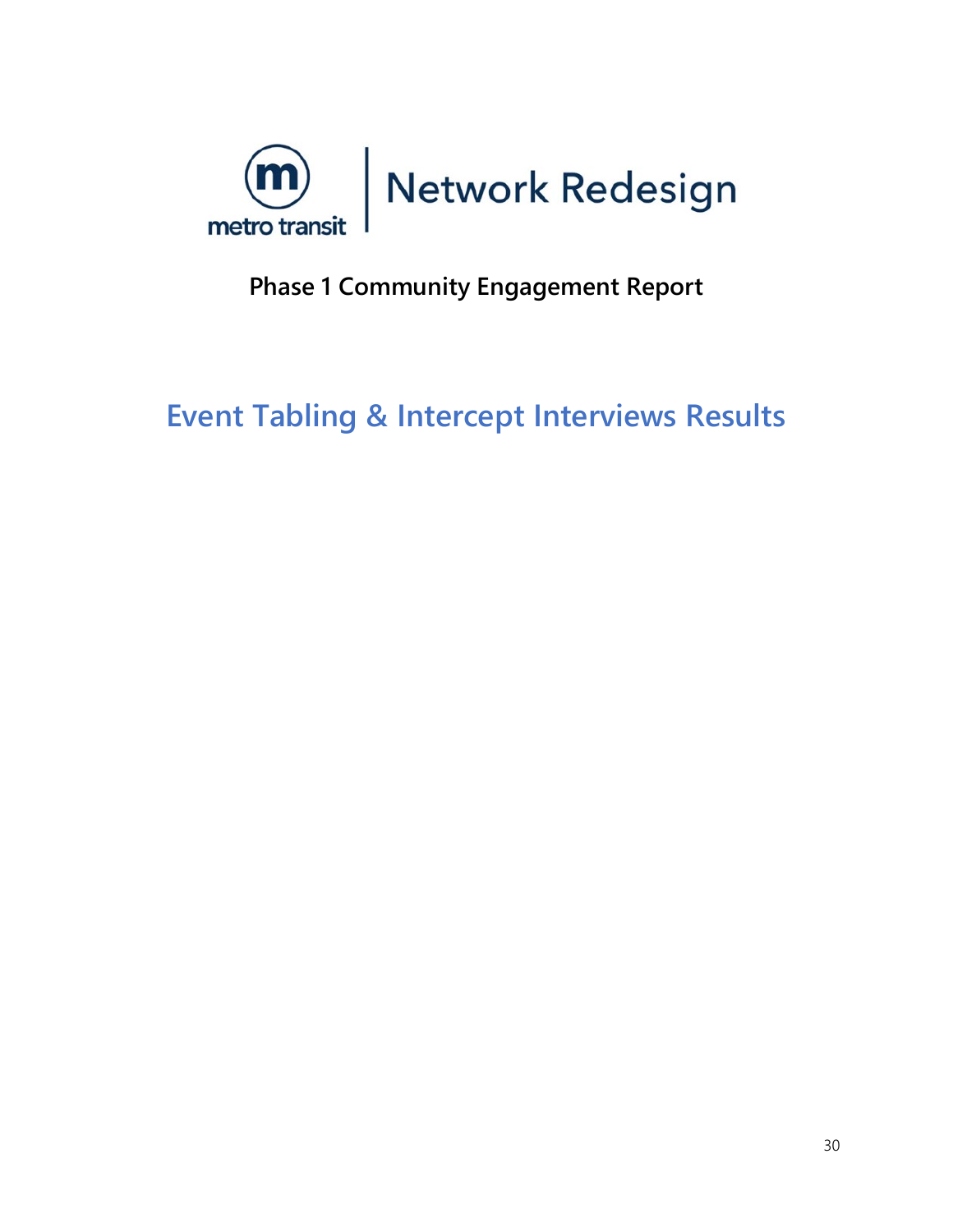# **Event Tabling and Intercept Interviews**

The engagement team conducted on-site interviews at prominent locations throughout the city by "intercepting" community members present in the space. Intercept interviews were conducted at different times of the day and days of the week to ensure a variety of individuals were engaged. In addition, the team set up a table at multiple community events to engage individuals.

#### **Intercept interviewing sessions (5)**:

- Luna's Groceries
- North Transfer Point
- East Transfer Point (2)
- UW Memorial Union

#### **Community events attended (4)**:

- Wash and Tune-Up Event (Madison Bikes) Brittingham Park
- Summer Concert Series Olbrich Gardens
- Juneteenth Celebration Penn Park
- Food pantry Catholic Multicultural Center

### **Key Takeaways**

- Higher frequency
- Need for better wayfinding improvements apps, signage, map simplicity, and consistency in timeliness
- Implement more frequent routes, limited stops, and less transfers
- Improved weekend, night, and early morning service
- Ridership over coverage
- Improved accessibility and safety at bus stops and transfer points
- Payment enhancements off-board payment kiosks, online/app payments, reduced fare for certain disadvantaged groups
- Regional transit improvements and better service options for regional commuters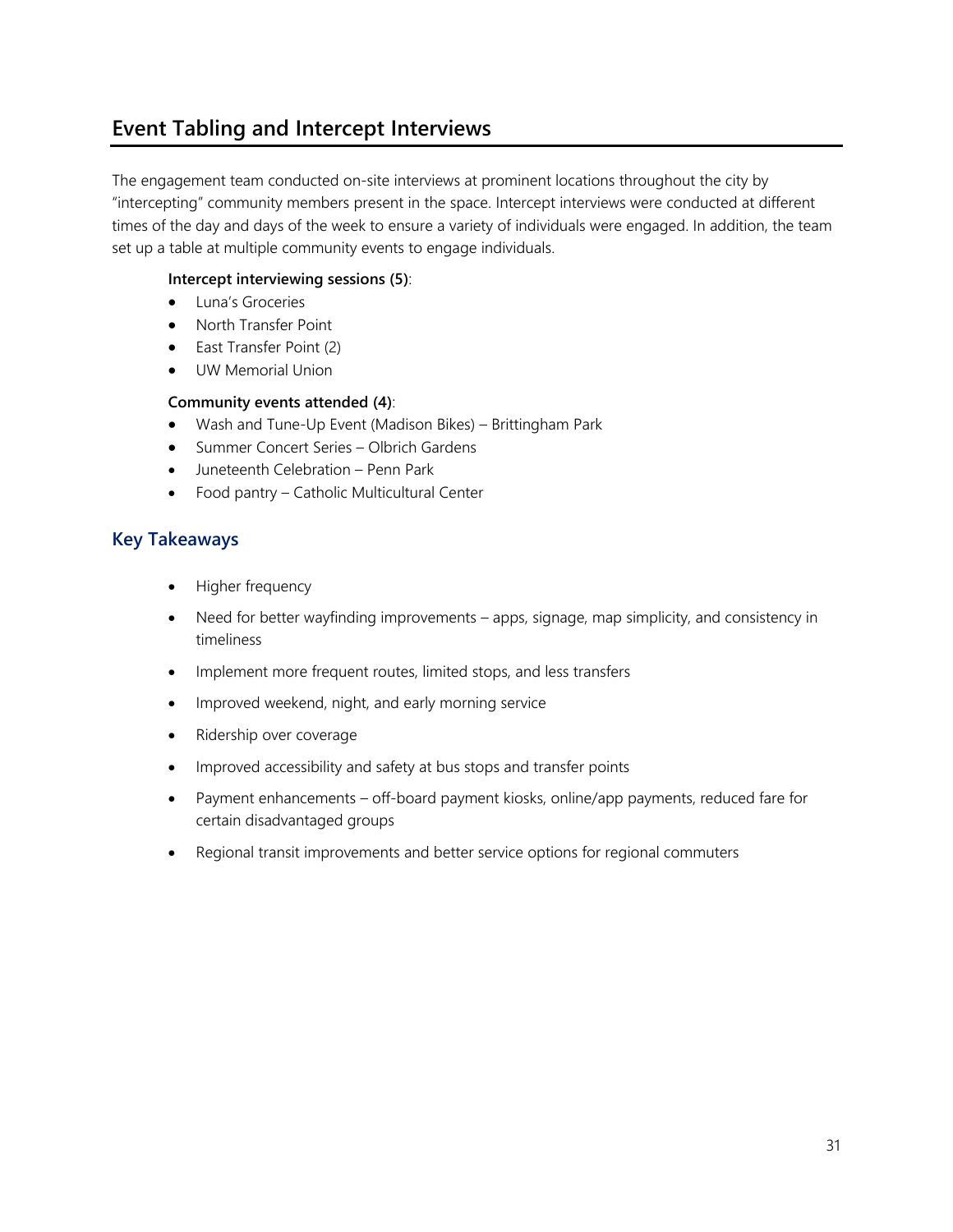# **Input Topic Distribution**

![](_page_32_Figure_1.jpeg)

## **Input Received by Topic**

#### **Simplified service**

- Busses making sure to change route signs and cause to miss
- Busses pulling into different spots in transfer stations is bad
- Consistency in timeliness is key
- Would like to have maps and schedules at all bus stops and on the buses

#### **Reduced travel times**

- Buses should leave on time
- Faster service and more service going North and South
- Less stops from one destination to another
- Cannot spend an hour on the bus getting from point A to point B
- Punctual at pickups, causes lots of anxiety
- Have express busses

#### **Higher frequencies**

- #34 toward MATC was taken away and I want it back
- Busses leaving on time and not late, route 30 runs very late and miss connections, buses running more frequently would help
- I prefer ridership over coverage
- Need higher frequency on weekends especially late hours
- Route 28 should come back after covid
- Those working near the capitol need more frequent service
- More frequent service in Middleton, more than just the 78
- Need buses like the 70 to go to Middleton on weekends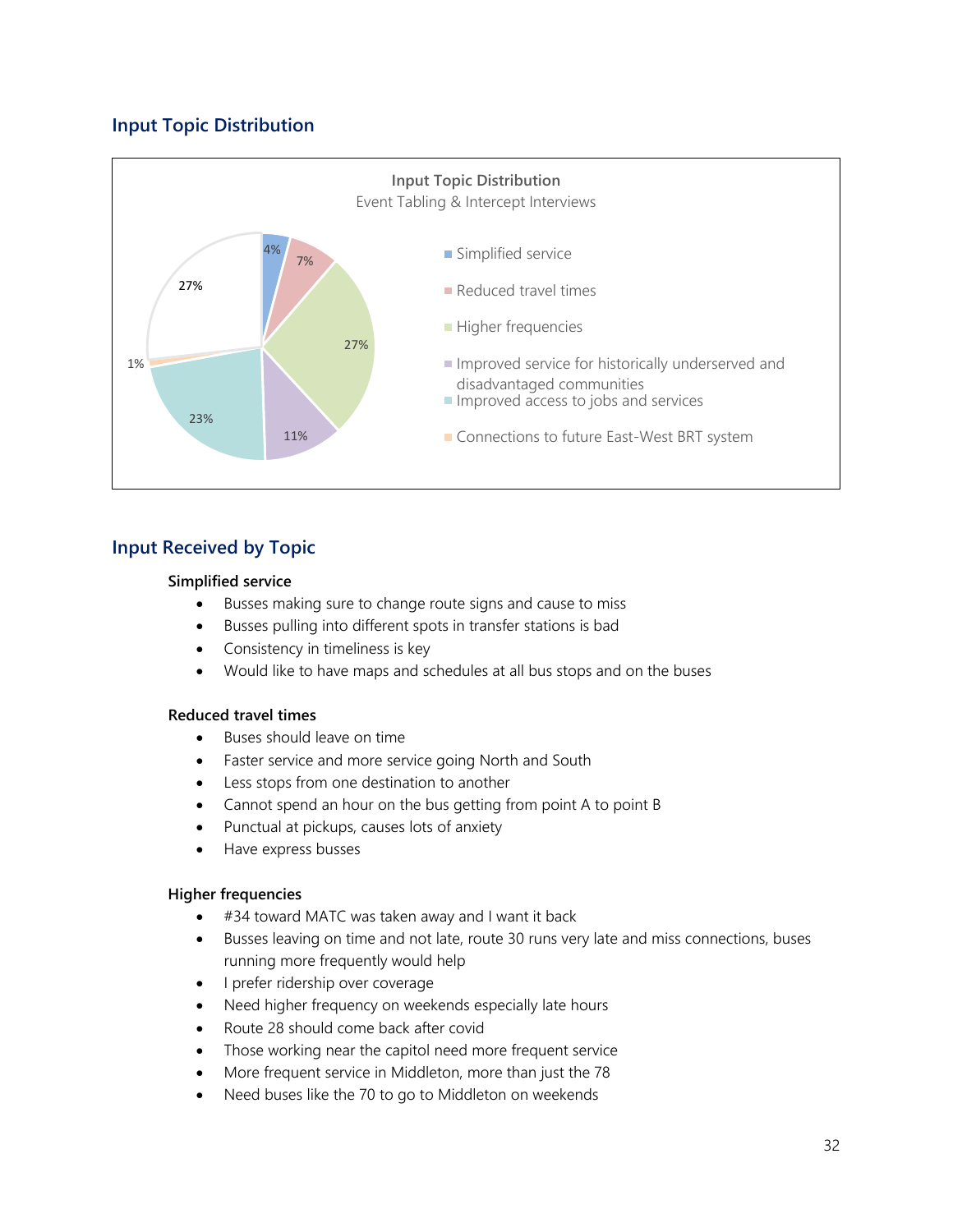- Mid-day hours should be increased for running errands on weekdays
- Earlier service
- Frequency of 32 and 71 should be every half hour not just every hour
- Wants service to McFarland and Fitchburg, the 57 is not frequent enough
- More buses on East Washington Avenue (the 6)
- Buses should run every thirty minutes on weekends
- Would like service earlier in the day on weekends
- Need more frequency
- Bus routes should run every day, none should run every other day
- More frequent on the weekend
- More frequent busses outside of the normal work hours
- Busses come more frequently on UW campus
- Have busses come more frequently and have more stops around Madison
- Peak is good but rest is hard
- Frequency is good
- Have busses come more frequently than they currently are
- More peak service
- Have busses come every 30 minutes to downtown

#### **Improved service for historically underserved and disadvantaged communities**

- Free bus passes for seniors
- More accommodations for senior citizens
- Easier for people who cannot read as well
- Put a bus stop near the temporary homeless shelter near Magnuson Hotel
- Keep bus stops on the southside of Madison, especially near the senior center
- The bus is a main mode of transportation for seniors
- Coverage is good for people with disabilities
- Have bus stops at senior centers
- Focus more on ridership, but make sure to go into communities of color and other underrepresented communities
- If busses were more accessible, then more people would ride
- Prioritize covering more communities

#### **Improved access to jobs and services**

- Route 16/31 needed for work
- Liked the 34 for getting from the East Transfer Point to MATC need a bus that runs that route, now he has to make a connection from the 5 to the 6 and does not like it
- Need more bus stops on Monona Drive
- Would like to have a bus go out to the Woodman's in Sun Prairie that hub would be a good place for a stop
- More buses to Monona and Fitchburg
- Would like a bus to travel to Walmart on Nakoosa (30 route)
- Better for commuting
- Make Bus route faster to get to the airport
- Route from Madison to Monona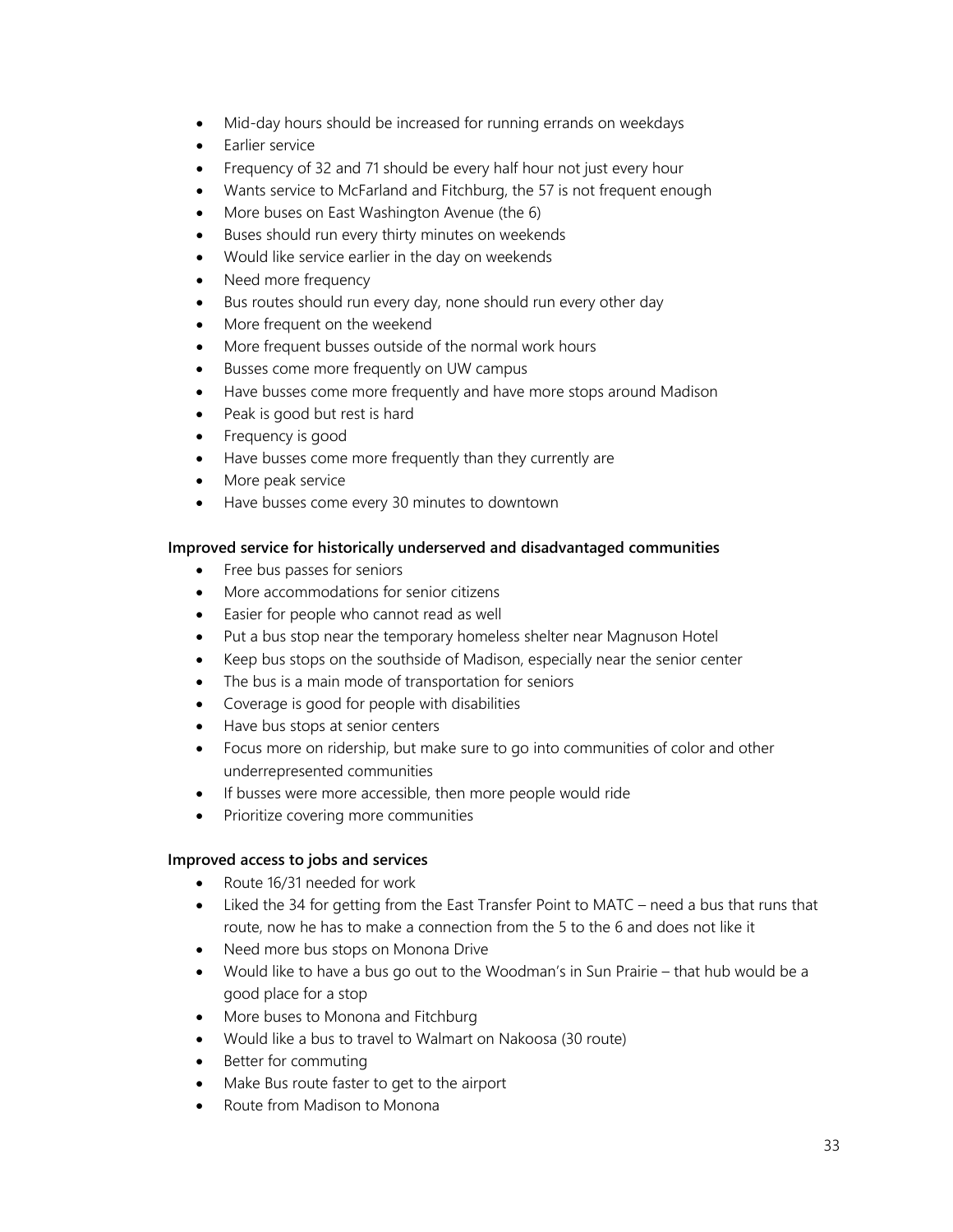- Route from Madison to Sun Prairie
- Route from Madison to Costco
- More frequent routes to the airport
- Add more stops in Middleton
- Have bus stops near schools and Colleges
- More routes to other cities
- More regional transit
- More stops on the south side
- More routes in Sun Prarie
- Have bus stops at High Schools and Middle Schools
- Have busses go to the airport
- Have busses go to Princeton club west
- More service to main streets in Madison

#### **Connections to future East-West BRT system**

• Crossing town takes too long and is too complicated

#### **Miscellaneous Input**

- Drivers / workers need to be nicer to riders
- Drivers are rude to riders
- Wifi on buses would be nice
- East side routes are important
- If a bus is taking a detour the Metro system should inform riders and let them know where the closest place they can be picked up is instead – don't pass them up
- More coverage overall
- Enforce masks
- Bus drivers should allow passengers to sit down before the bus leaves
- Benches at bus stops
- Add seatbelts on busses
- Air conditioning on busses
- Safer State Street stops
- Lights in all the bus stops
- Heated and Sheltered bus stops for the winter
- Have bus stops near access points for bike paths
- Recover the seats
- Keep busses off of State Street
- Provide services in as many places as possible
- Integrate community needs to safety
- Hard to wait for the bus during winter
- Add park and rides
- Have commuter busses
- Bring back the trolley
- Have bus stops on State Street
- More coverage overall
- Important to provide service in places that need it